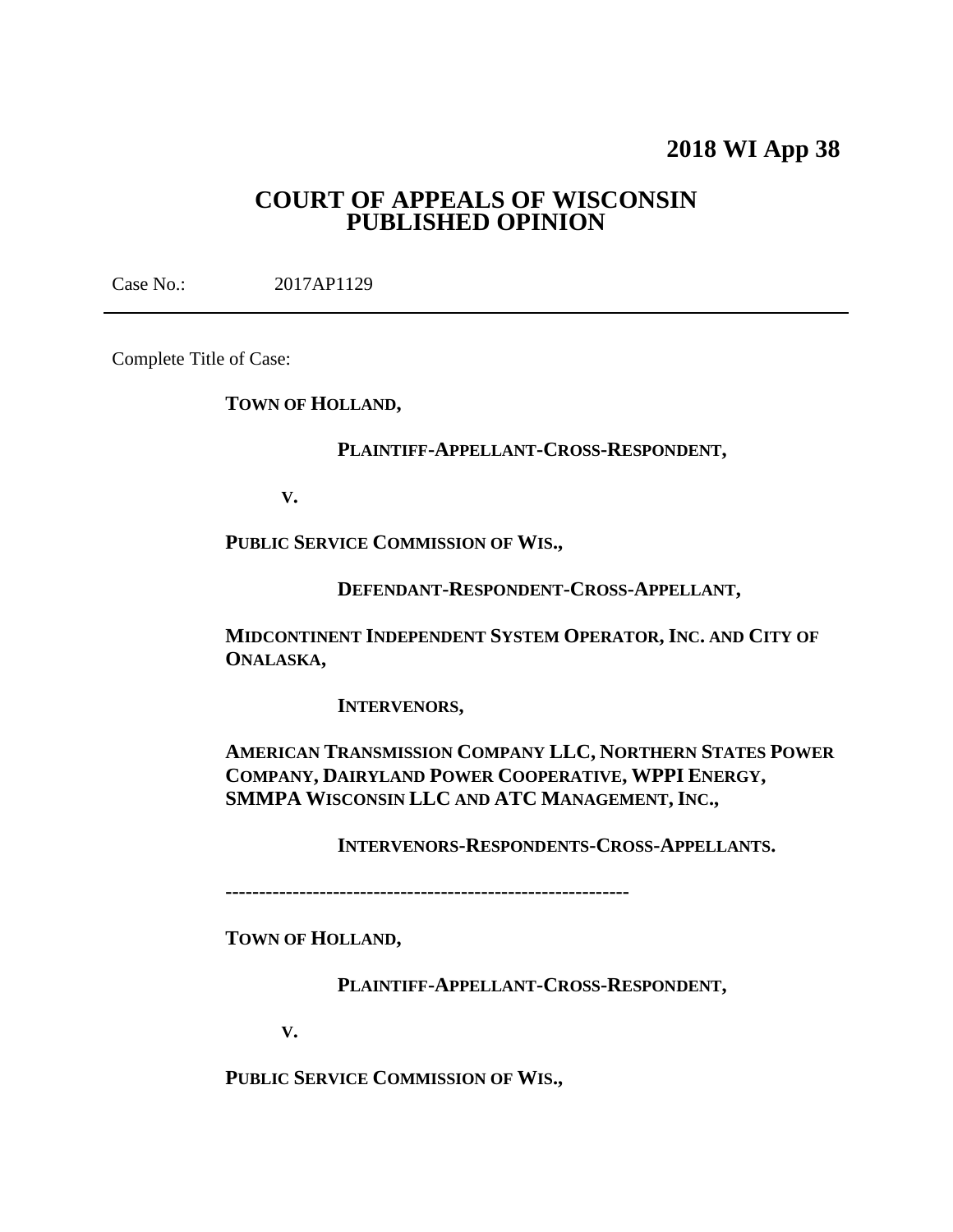# **DEFENDANT-RESPONDENT-CROSS-APPELLANT,**

# **WPPI ENERGY, SMMPA WISCONSIN LLC, DAIRYLAND POWER COOPERATIVE, NORTHERN STATES POWER CO. AND AMERICAN TRANSMISSION COMPANY LLC,**

### **INTERVENORS-RESPONDENTS-CROSS-APPELLANTS.**

| <b>Opinion Filed:</b>       | May 30, 2018                                                               |
|-----------------------------|----------------------------------------------------------------------------|
| <b>Submitted on Briefs:</b> | February 1, 2018                                                           |
| Oral Argument:              |                                                                            |
|                             |                                                                            |
| <b>JUDGES:</b>              | Brennan, Brash and Dugan, JJ.                                              |
| Concurred:                  |                                                                            |
| Dissented:                  |                                                                            |
|                             |                                                                            |
| Appellant                   |                                                                            |
| <b>ATTORNEYS:</b>           | On behalf of the plaintiff-appellant-cross-respondent, the cause was       |
|                             | submitted on the briefs of Frank Jablonski and Dana LesMonde of            |
|                             | Progressive Law Group, LLC, Madison.                                       |
|                             |                                                                            |
| Respondent                  |                                                                            |
| <b>ATTORNEYS:</b>           | On behalf of the defendant-respondent-cross-appellant, the cause was       |
|                             | submitted on the briefs of Cynthia E. Smith, chief legal counsel, and Alex |
|                             | G. Mahfood, assistant general counsel of Public Service Commission of      |
|                             | Wisconsin, Madison.                                                        |
|                             |                                                                            |
|                             | On behalf of the intervenors-respondents-cross-appellants, the cause was   |
|                             | submitted on the combined briefs of Brian H. Potts and David R. Zoppo      |
|                             | of Perkins Coie LLP, Madison; Jeffrey L. Landsman and Justin W.            |
|                             | Chasco of Wheeler, Van Sickle & Anderson, S.C., Madison; Valerie T.        |
|                             | Herring of Briggs and Morgan, P.A., Minneapolis, MN; Matthew J.            |
|                             |                                                                            |
|                             | Frank of Murphy Desmond S.C., Madison; and Robert E. Cattanach of          |
|                             | Dorsey & Whitney LLP, Minneapolis, MN.                                     |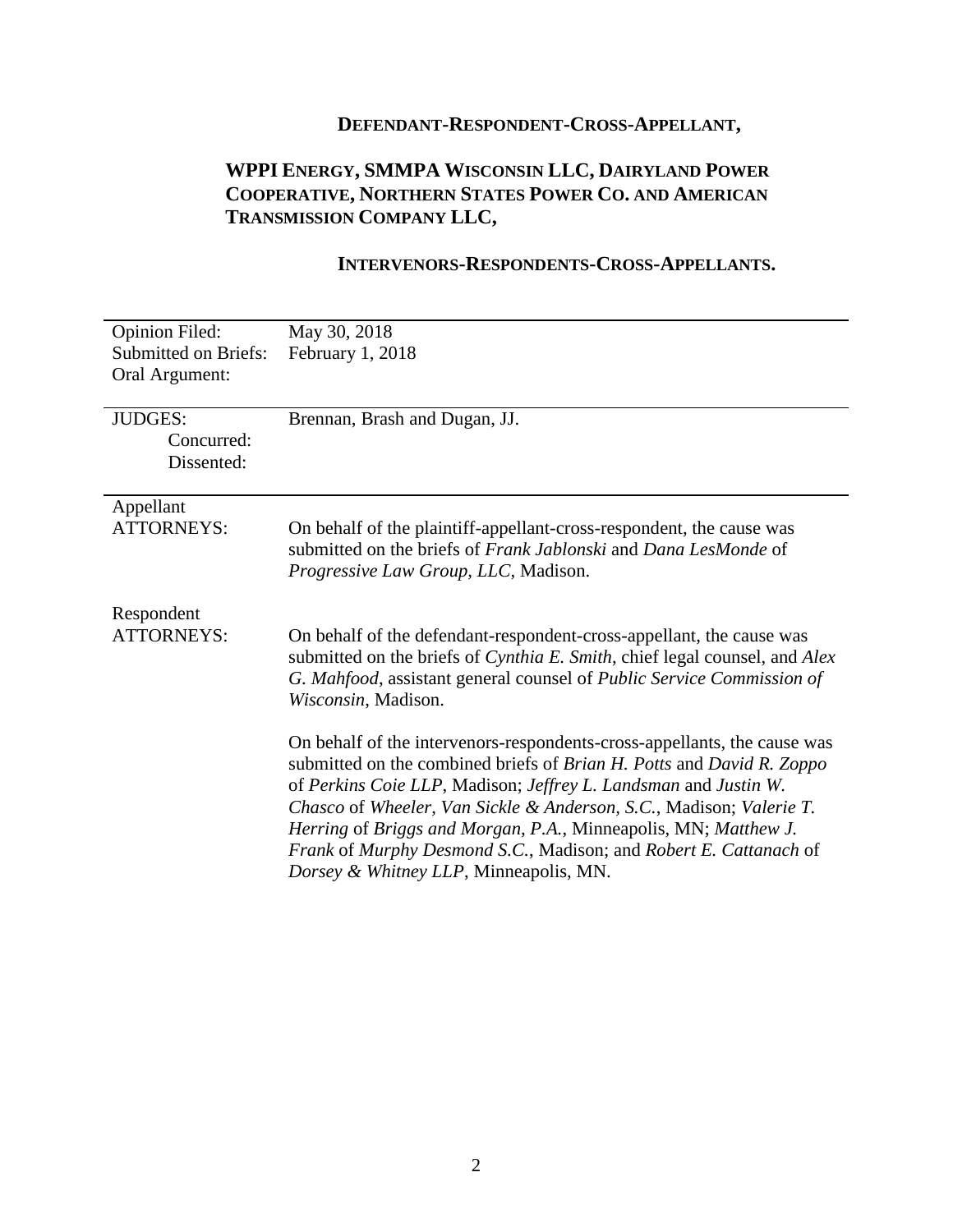# **2018 WI App 38**

### **COURT OF APPEALS DECISION DATED AND FILED**

#### **May 30, 2018**

**Sheila T. Reiff Clerk of Court of Appeals**

#### **NOTICE**

**This opinion is subject to further editing. If published, the official version will appear in the bound volume of the Official Reports.** 

**A party may file with the Supreme Court a petition to review an adverse decision by the Court of Appeals.** *See* **WIS. STAT. § 808.10 and RULE 809.62.** 

**Appeal No. 2017AP1129 Cir. Ct. Nos. 2015CV219 2015CV379 STATE OF WISCONSIN IN COURT OF APPEALS**

**TOWN OF HOLLAND,**

#### **PLAINTIFF-APPELLANT-CROSS-RESPONDENT,**

**V.**

**PUBLIC SERVICE COMMISSION OF WIS.,**

**DEFENDANT-RESPONDENT-CROSS-APPELLANT,**

**MIDCONTINENT INDEPENDENT SYSTEM OPERATOR, INC. AND CITY OF ONALASKA,**

**INTERVENORS,**

**AMERICAN TRANSMISSION COMPANY LLC, NORTHERN STATES POWER COMPANY, DAIRYLAND POWER COOPERATIVE, WPPI ENERGY, SMMPA WISCONSIN LLC AND ATC MANAGEMENT, INC.,**

**INTERVENORS-RESPONDENTS-CROSS-APPELLANTS.**

**------------------------------------------------------------**

**TOWN OF HOLLAND,**

**PLAINTIFF-APPELLANT-CROSS-RESPONDENT,**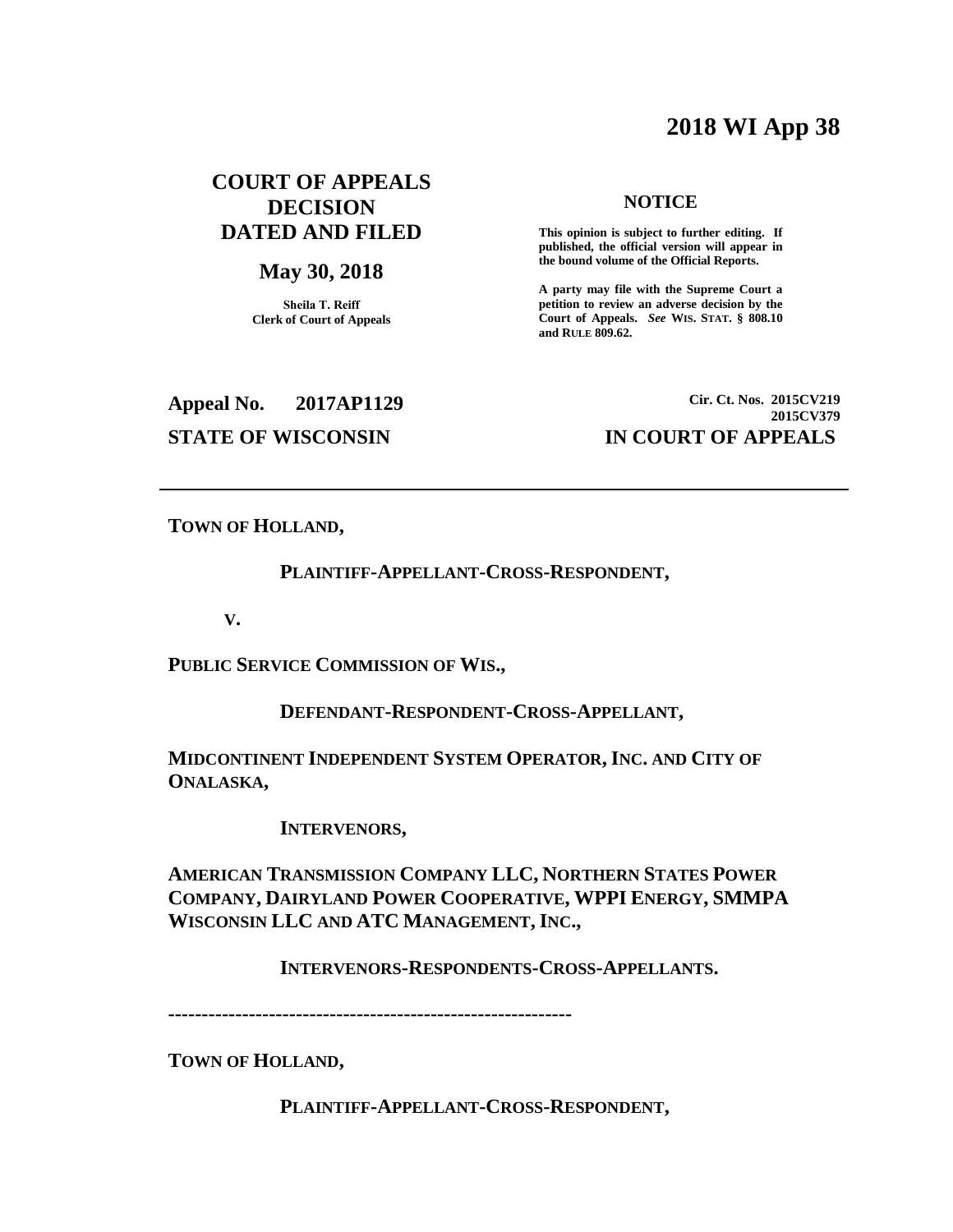**V.**

#### **PUBLIC SERVICE COMMISSION OF WIS.,**

#### **DEFENDANT-RESPONDENT-CROSS-APPELLANT,**

### **WPPI ENERGY, SMMPA WISCONSIN LLC, DAIRYLAND POWER COOPERATIVE, NORTHERN STATES POWER CO. AND AMERICAN TRANSMISSION COMPANY LLC,**

#### **INTERVENORS-RESPONDENTS-CROSS-APPELLANTS.**

APPEAL and CROSS-APPEALS from orders of the circuit court for La Crosse County: TODD W. BJERKE, Judge. *Affirmed in part, reversed in part, and cause remanded with directions*.

Before Brennan, P.J., Brash and Dugan, JJ.

¶1 BRASH, J. The Town of Holland (the "Town") appeals an order of the circuit court, as changed and modified by a supplemental order, regarding a decision of the Public Service Commission of Wisconsin ("PSC") relating to the construction of a high voltage transmission line in the La Crosse area. The circuit court affirmed the PSC's decision that the transmission line was necessary to provide an adequate supply of electricity to the La Crosse area. The circuit court further held, contrary to the Town's assertion, that the Environmental Impact Statement ("EIS") the PSC prepared was not legally insufficient.

¶2 However, the circuit court found that the PSC had not provided a rational basis for its determination that it was not practicable to utilize an existing transmission line for a seven-mile portion of the proposed new line located in the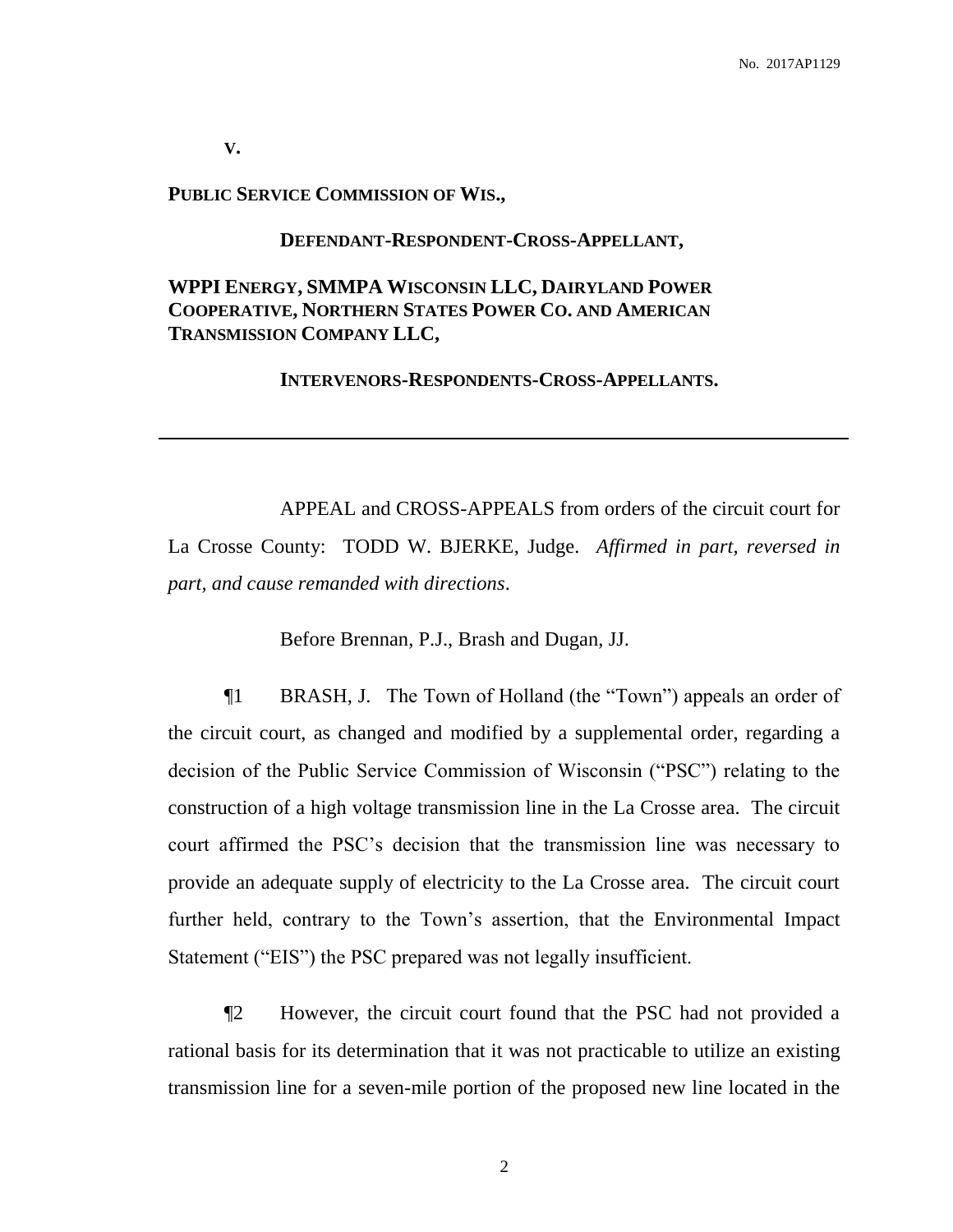Town. The court therefore remanded the matter to the PSC for reevaluation of the siting of that seven-mile portion. The court initially enjoined the continuation of work on that contested portion, but subsequently stayed that injunction in its supplemental order pending the resolution of this appeal.

¶3 The Town also appeals the circuit court's determination that it did not have jurisdiction to review the PSC's order denying a petition for rehearing on its decision.

¶4 The PSC cross-appeals on whether the circuit court properly remanded the issue regarding the contested seven-mile portion, and whether the court erred in enjoining work in that specific area. The companies involved in the construction of the transmission line, which are intervenors in this matter, also cross-appeal on that issue: American Transmission Company LLC; Northern States Power Company; Dairyland Power Cooperative; WPPI Energy; SMMPA Wisconsin LLC; and ATC Management, Inc. (collectively the "Companies").<sup>1</sup>

¶5 We conclude that the PSC properly determined that construction of the new transmission line is necessary, and that the EIS prepared by the PSC was not legally insufficient. We therefore affirm the circuit court on those issues.

¶6 However, we find that the PSC did provide a rational basis for its determination relating to the contested seven-mile portion of the transmission line, and therefore we reverse the circuit court's order to remand that issue to the PSC. Consequently, we remand this matter to the circuit court to vacate the injunction.

 $\overline{a}$ 

<sup>&</sup>lt;sup>1</sup> Midcontinent Independent System Operator, Inc. and the City of Onalaska are also intervenors in this matter, but did not join the PSC and the Companies in their cross-appeals.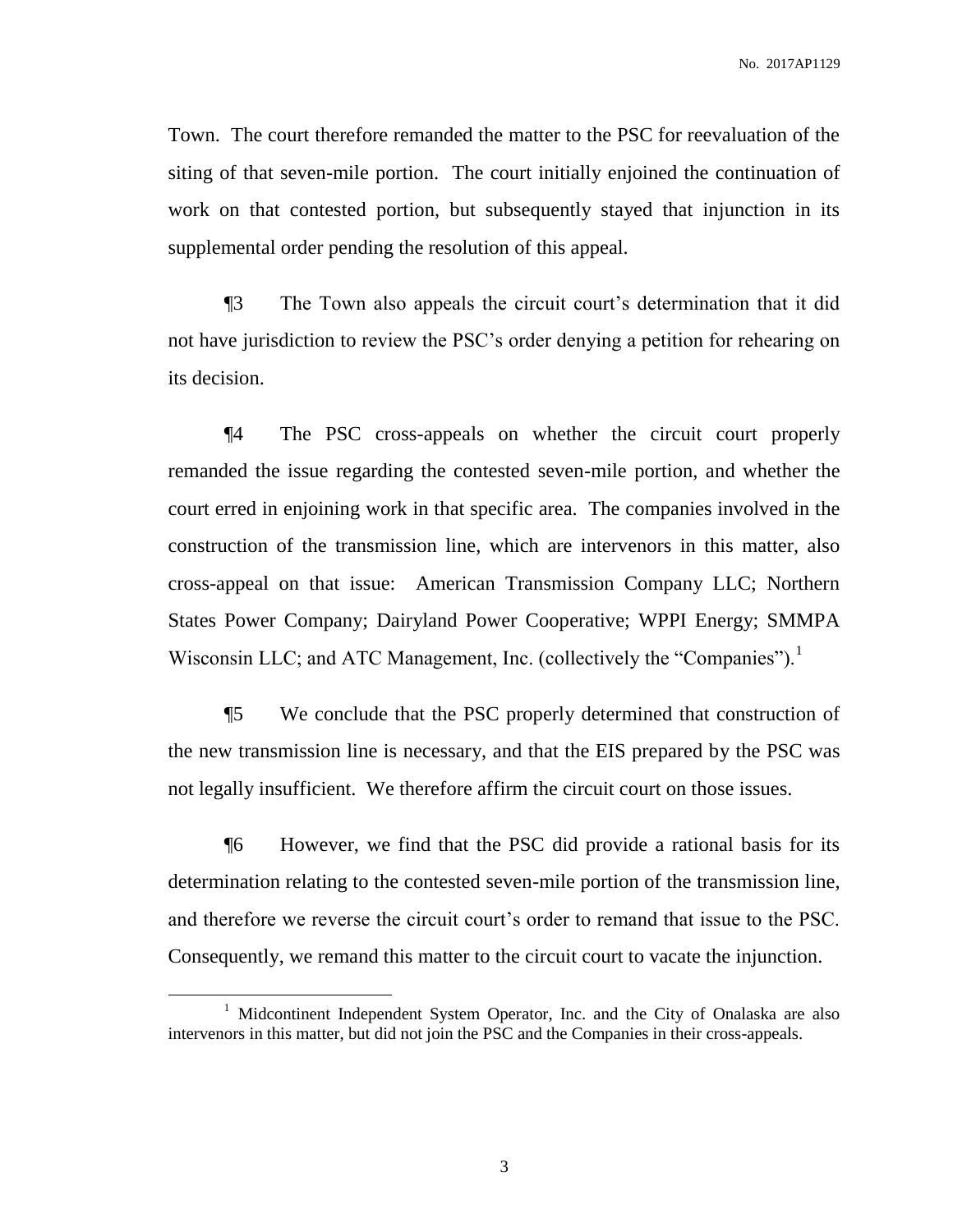¶7 Additionally, we determine that the PSC's order denying the petition for rehearing is judicially reviewable, contrary to the circuit court's determination that it did not have jurisdiction to review that order. We therefore reviewed the denial order by the PSC, and hold that the PSC properly denied the petition for rehearing.

#### **BACKGROUND**

¶8 In October 2013, the Companies applied to the PSC for a Certificate of Public Convenience and Necessity ("CPCN") to construct and operate a 345 kilovolt high voltage transmission line known as the Badger Coulee Project. $2$  The purpose of the Project is to improve the reliability of electrical power for the City of La Crosse and its surrounding area, extending to Winona, Minnesota. Substantial portions of the Project are located in the Town.

¶9 The Town, among others, was opposed to the Project, and intervened in the proceedings with the PSC. The Town asserted that the Project was not necessary because transmission lines had recently been constructed in the same general area, and additional lines were not warranted due to slow growth projections for that area. The Town also cited concerns relating to potential health impacts from the new transmission lines, as well as the condemnation of private property for transmission line easements. The Town further contended that construction of the Project would adversely impact its land use plan. Due to this opposition, the proceedings surrounding the CPCN application were considered to

 $\overline{a}$ 

 $2$  The application was submitted to the PSC by American Transmission Company LLC and Northern States Power Company; after intervening in the matter, Dairyland Power Cooperative, WPPI Energy, and SMMPA Wisconsin LLC became co-applicants.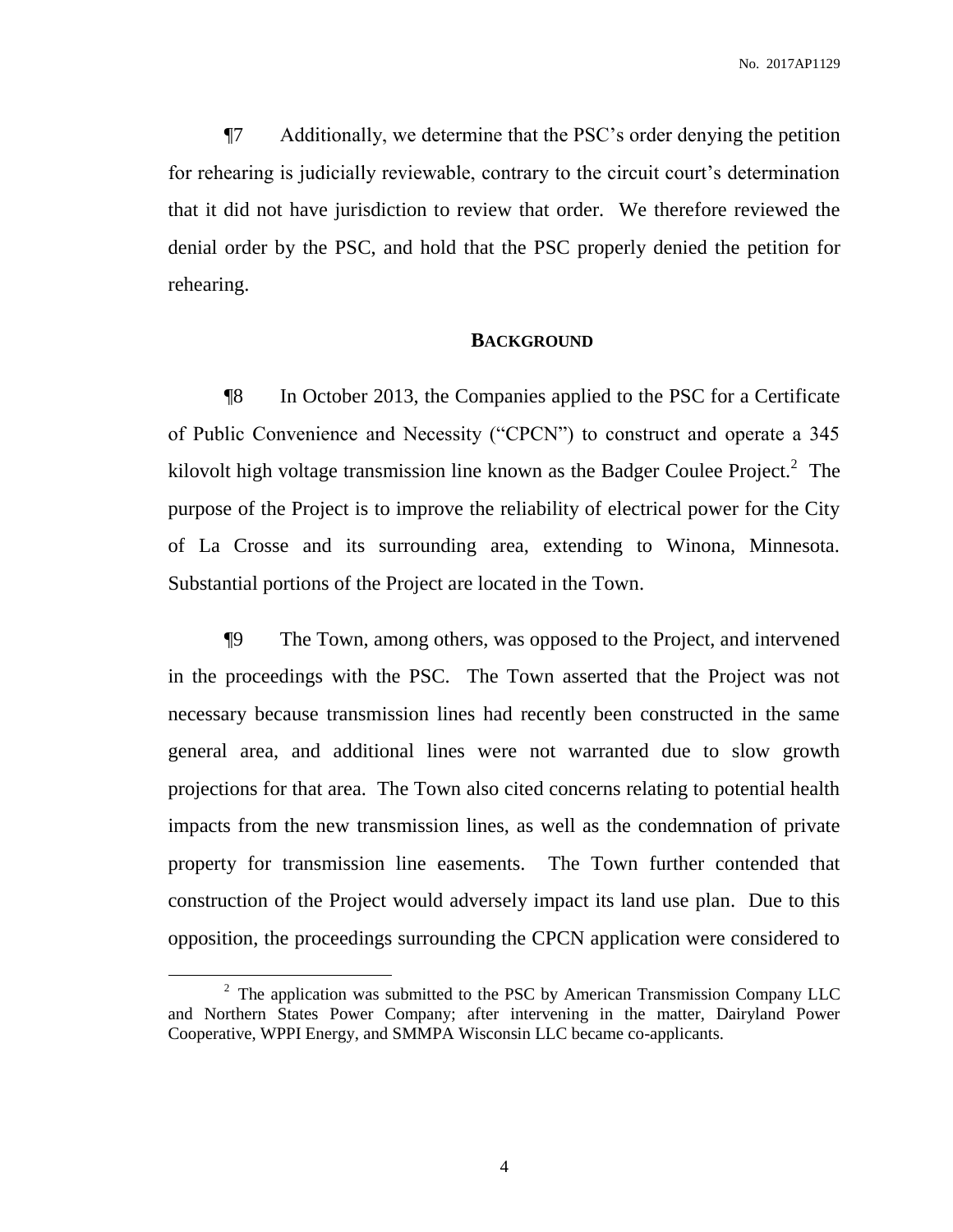be a Class 1 contested case, requiring the PSC to hold public hearings on the application and to provide the opposing parties with the opportunity to present and rebut evidence. *See* WIS. STAT. § 227.44 (2015-16).<sup>3</sup> *See also* WIS. STAT. §§ 227.01(3)(a) and 196.491(3)(b).

¶10 In the meantime, the PSC, upon receiving the CPCN application from the Companies, was statutorily required to prepare an EIS to determine the potential effects of the Project on the "quality of the human environment." *See* WIS. STAT. § 1.11(2)(c). A draft of the EIS for the Project as prepared by the PSC was published in August 2014; the PSC accepted comments on the draft EIS for forty-five days after its publication. The PSC reviewed the comments it received and incorporated additional information based on those comments. In November 2014 it released the finalized EIS, which contained over six hundred pages.

¶11 After the release of the EIS, the PSC held a hearing on the CPCN application over several days in January 2015. At that time, the intervening parties, who had pre-filed written briefs and exhibits, were permitted to present and rebut expert testimony. Prior to that, in December 2014, the PSC held a number of hearings regarding the Project, taking both oral and written testimony from the public. Public comments were also accepted on the PSC's website.

¶12 The PSC released its final decision on the matter on April 23, 2015. It found that "[a]pproval of the [P]roject is in the public interest and is required by

<sup>&</sup>lt;sup>3</sup> All references to the Wisconsin Statutes are to the 2015-16 version unless otherwise noted.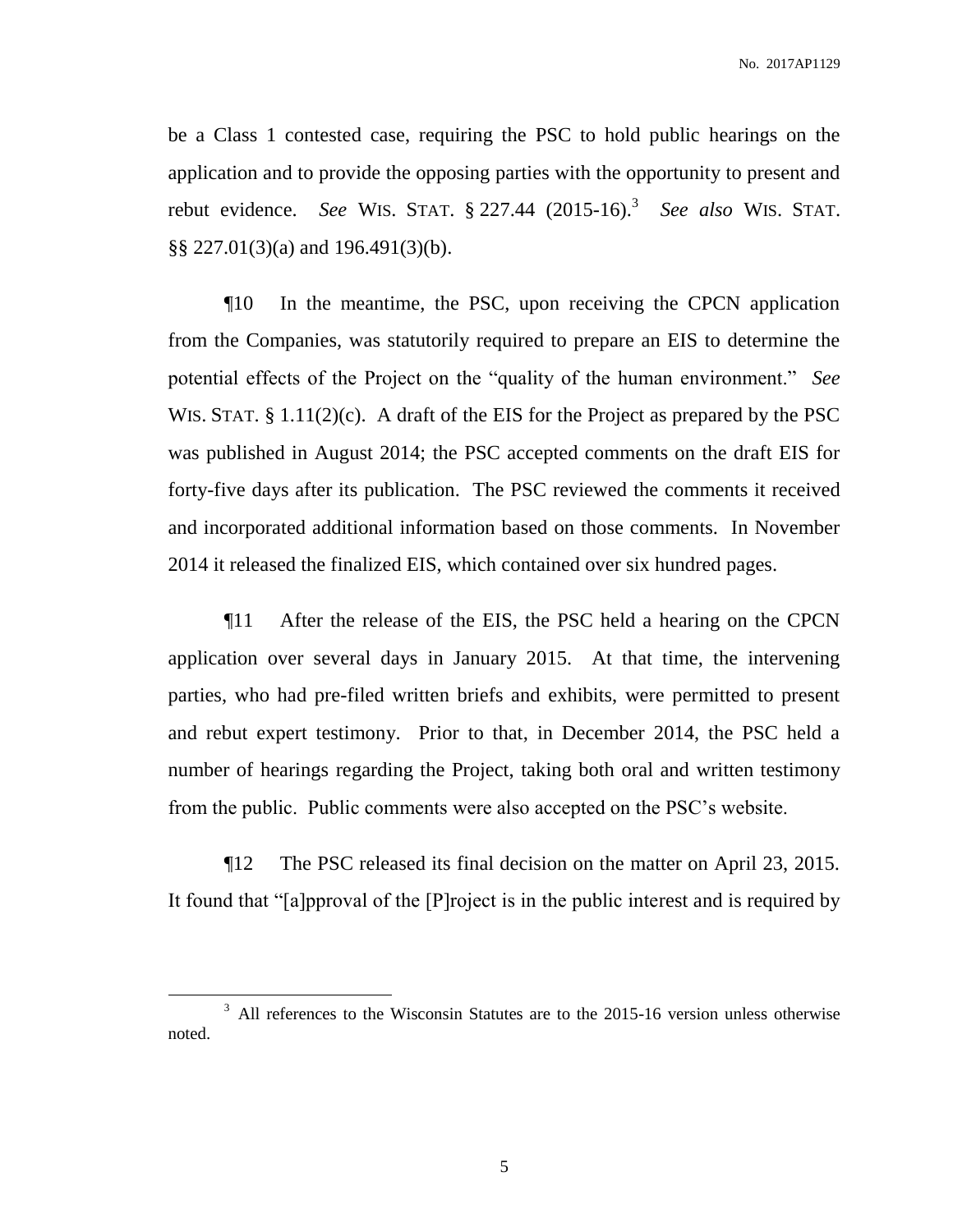the public convenience and necessity." Accordingly, the PSC issued the CPCN authorizing the Companies to commence construction of the Project.

¶13 Two petitions for rehearing and a request for clarification were filed in May 2015. The rehearing petition at issue here was brought by Citizen's Energy Task Force, Inc. and Save Our Unique Lands of Wisconsin, Inc.<sup>4</sup> The petition asserted that there was newly-discovered evidence relating to growth trends that was not available at the time that the PSC made its decision. The PSC denied that petition. 5

¶14 The Town subsequently filed a petition for judicial review of the PSC's decision. In that petition, the Town argued that the EIS was legally insufficient because it failed to "study, develop and describe" alternatives to the Project as statutorily required. *See* WIS. STAT. § 1.11(2)(e). The Town further asserted that the Project was "unreasonably in excess of probable future requirements" for energy use based on growth trends, and therefore is not necessary and not in the public interest. Additionally, the Town contended that the Project will "unreasonably interfere with the orderly land use and development plans" for the Town.

<sup>&</sup>lt;sup>4</sup> Although the Town is not included as a party to either petition for rehearing, we find that it has standing to appeal this issue because it has a personal interest in the rehearing petition: it was adversely affected by the denial of the rehearing petition and "judicial policy calls for protecting" its interests here. *See Foley-Ciccantelli v. Bishop's Grove Condo. Ass'n, Inc.*, 2011 WI 36, ¶5, 333 Wis. 2d 402, 797 N.W.2d 789.

 $5$  The other petition for rehearing, which was brought by a group of affected landowners referred to as "the Segment A Petitioners," and the request for clarification, brought by an individual property owner affected by the Project, are not at issue in the appeal or cross-appeals here.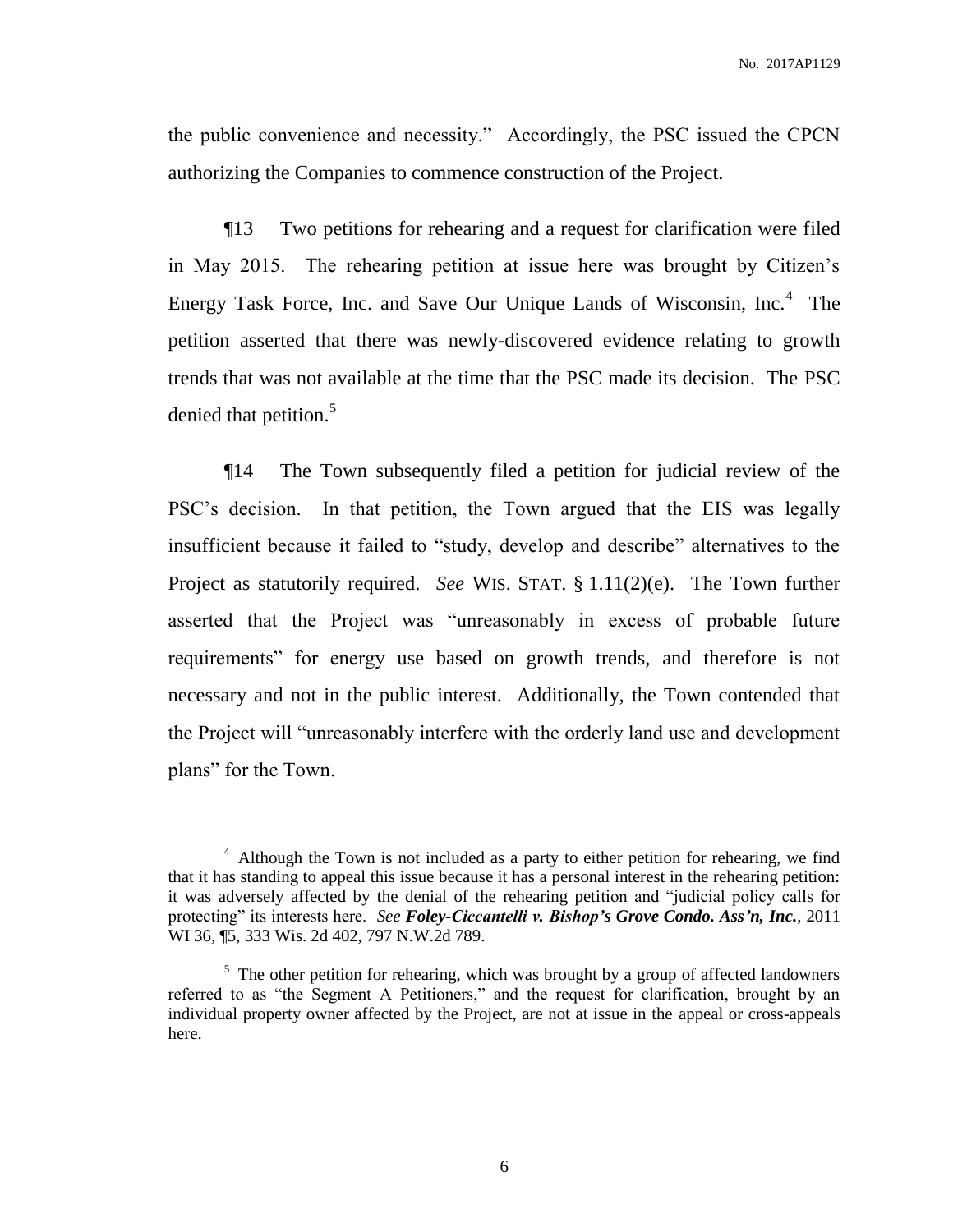No. 2017AP1129

¶15 On review, the circuit court first addressed jurisdictional issues. It found that although it did have jurisdiction over the Town's petition for review of the PSC's final decision, it did not have jurisdiction to review the PSC's denial of the petition for rehearing. The court reasoned that the denial was a discretionary decision on the part of the PSC and thus was not reviewable, citing *Village of Prentice v. Transportation Commission of Wisconsin*, 123 Wis. 2d 113, 121, 365 N.W.2d 899 (Ct. App. 1985).

¶16 Next, the circuit court found that the PSC had "properly determined that [the] Badger[]Coulee Project … was needed to provide an adequate supply of energy to the La Crosse area." However, the court pointed out that the EIS was not included in the record, and it therefore could not address its sufficiency. Thus, the matter was remanded to the PSC to rectify the incomplete record. The PSC subsequently supplemented the record by submitting the EIS, which the circuit court found to be legally sufficient, resolving that remanded issue.

¶17 The circuit court also remanded this matter for reevaluation of an issue relating to the use of an existing transmission line for a portion of the Project. That existing line is known as "CapX," and had been approved for the La Crosse area a few years earlier; it also runs through the Town. Use of the CapX line for this Project would require triple-circuiting to accommodate the overlap. The Town identified an eight-mile portion of the Project that it asserted could be located with the CapX line, and asserted that this would be the proper course of action under WIS. STAT. § 1.12(6), which requires electric transmission facilities to be sited in existing utility corridors "to the greatest extent feasible" before establishing new corridors. *Id.*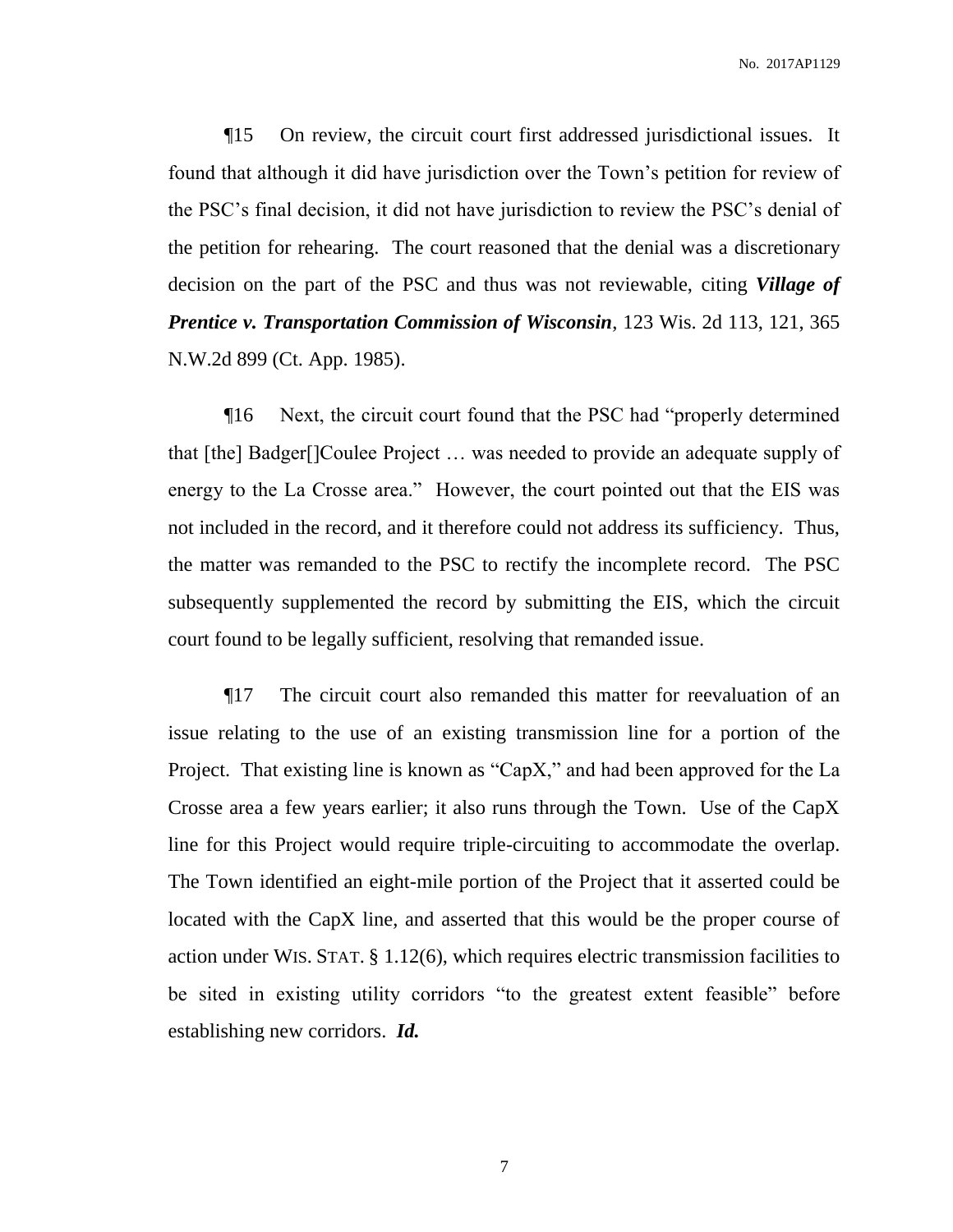¶18 In its final decision, the PSC found that only one mile of the existing line could be triple-circuited under standards set forth by the North American Electric Reliability Corporation (NERC), as opposed to the entire eight-mile portion proposed by the Town. However, the circuit court found that the PSC's determination was not supported by the NERC standards upon which it had relied. Without that support, the court found that the PSC had not established a rational basis for limiting the overlap with the existing transmission line to one mile. As a result, the court ordered the PSC "to reevaluate the siting of the Project through the seven-mile portion of the Project" that the Town proposed be sited with the CapX line.

¶19 Furthermore, the circuit court initially issued an injunction that precluded any work on that contested seven-mile portion from continuing until that issue was rectified by the PSC to the satisfaction of the court. However, the PSC moved for relief from that order, citing the excessive costs associated with delays in the completing the Project. The court then stayed the injunction, pending an appeal. This appeal follows.

#### **DISCUSSION**

#### **I. Standard of Review and Level of Deference**

¶20 As a threshold matter, we address the proper standard of review for this matter. Specifically, the parties dispute the level of deference to be afforded the PSC.

¶21 Judicial review of a decision by an administrative agency requires that this court review the decision of the agency, not the circuit court. *Hill v. LIRC*, 184 Wis. 2d 101, 109, 516 N.W.2d 441 (Ct. App. 1994). However, we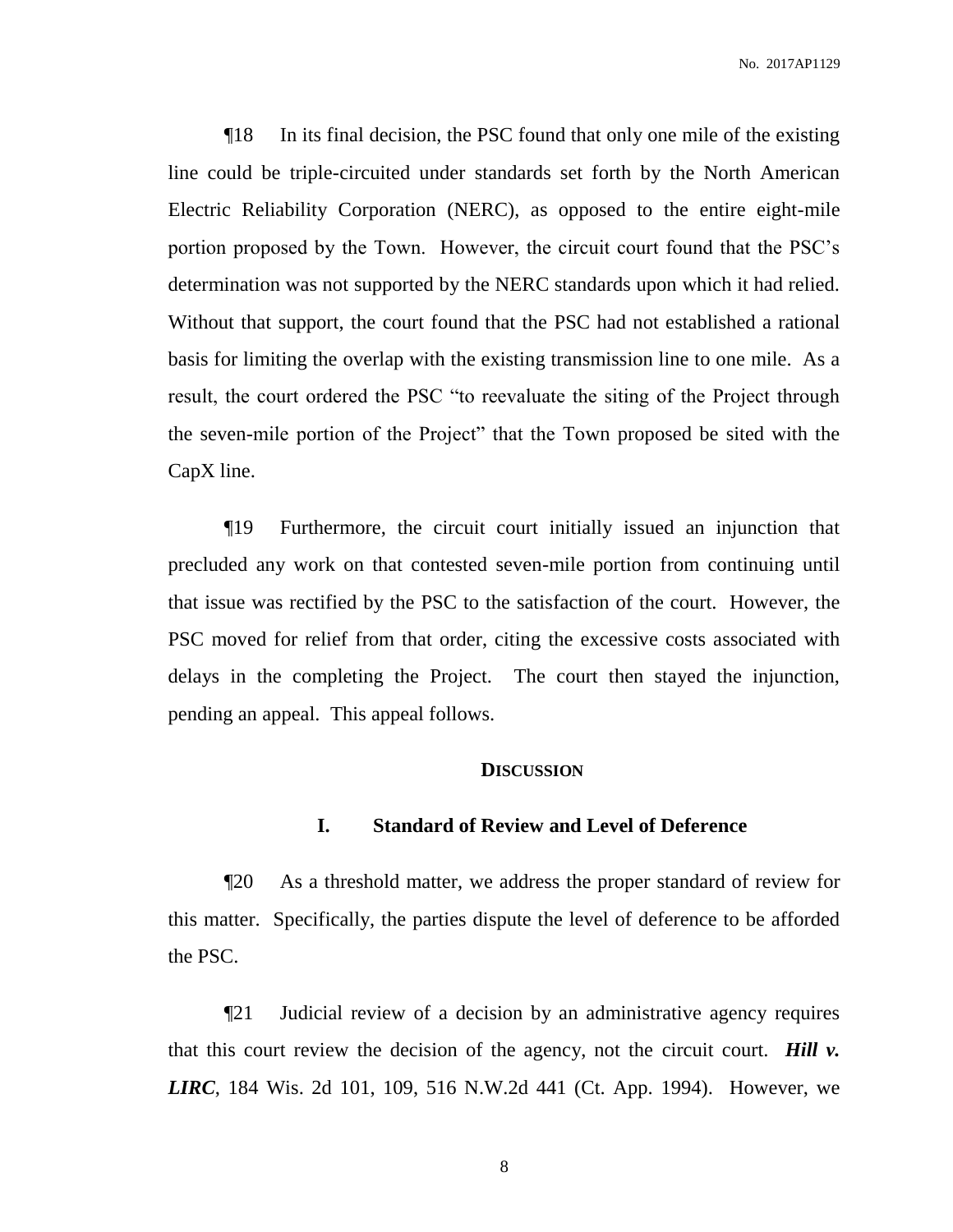No. 2017AP1129

affirm or reverse the order of the circuit court. *See Richland Sch. Dist. v. DILHR*, 166 Wis. 2d 262, 273, 479 N.W.2d 579 (Ct. App. 1991). Our scope of review is the same as that of the circuit court. *See Hill*, 184 Wis. 2d at 109.

¶22 In our review of an agency decision, the findings of fact determined by that agency are reviewed using the "substantial evidence" standard. *Milwaukee Symphony Orchestra, Inc. v. DOR*, 2010 WI 33, ¶31, 324 Wis. 2d 68, 781 N.W.2d 674. Substantial evidence does not denote a preponderance of evidence; rather, the court determines, after considering all of the evidence in the record, whether "reasonable minds could arrive at the conclusion reached by the trier of fact." *Id.* "[T]he weight and credibility of the evidence are for the agency, not the reviewing court, to determine." *Id.* (citation omitted, brackets in *Milwaukee Symphony*). To that end, the findings of fact "may be set aside only when a reasonable trier of fact could not have reached them from all the evidence before it, including the available inferences from that evidence." *Id.*

¶23 The application of those factual findings to the statute at issue presents a question of law that we review *de novo*. *See ITW Deltar v. LIRC*, 226 Wis. 2d 11, 16, 593 N.W.2d 908 (Ct. App. 1999). The courts may, however, defer to the agency's interpretation and application of the statute, applying one of the three levels of deference to the agency's decision: great weight deference, due weight deference, or no deference. *Racine Harley-Davidson, Inc. v. DHA*, 2006 WI 86, ¶12, 292 Wis. 2d 549, 717 N.W.2d 184.

¶24 Great weight deference is given when the following requirements are met:

> (1) the agency is charged by the legislature with the duty of administering the statute; (2) the agency interpretation is one of long standing; (3) the agency employed its expertise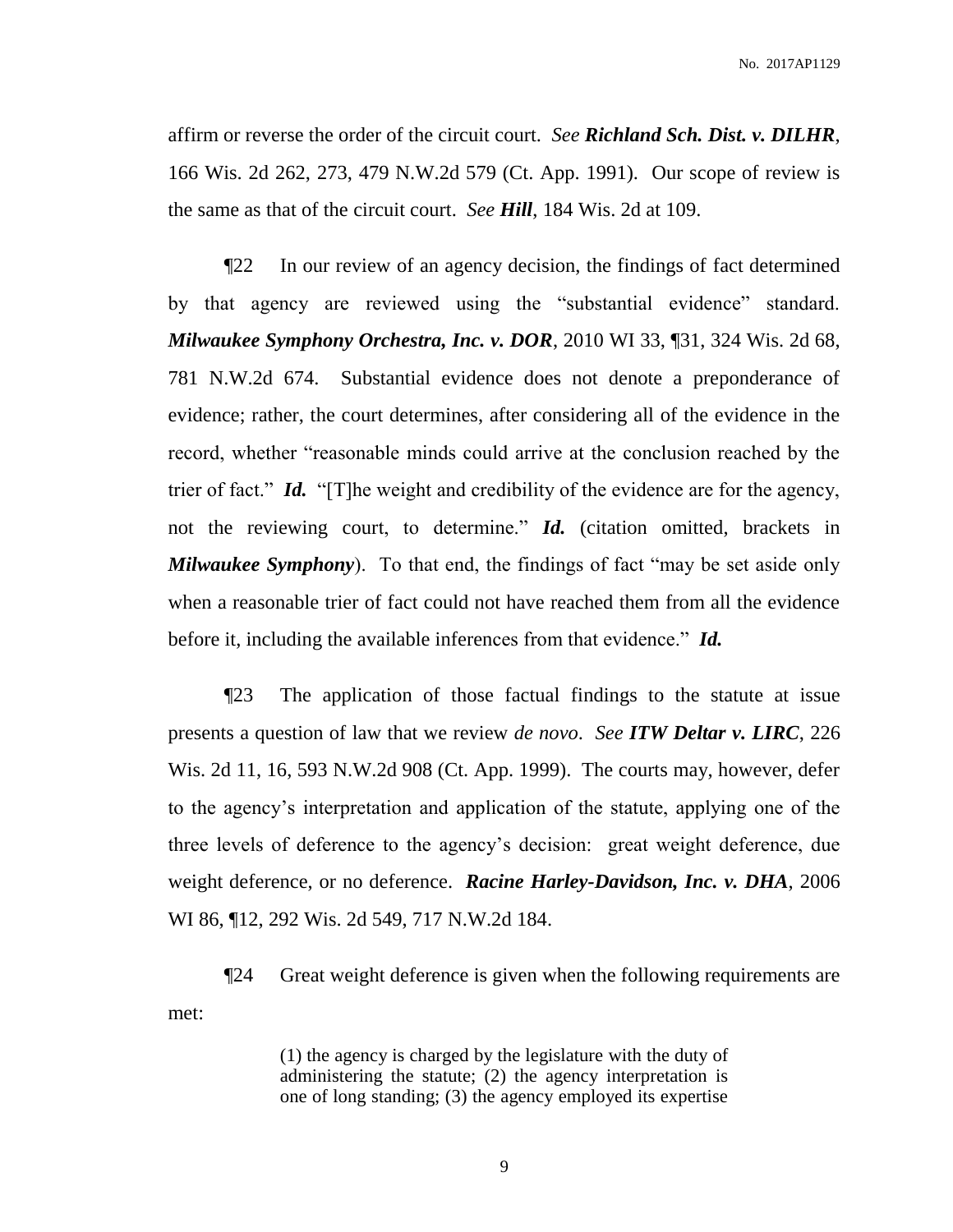or specialized knowledge in forming its interpretation; and (4) the agency's interpretation will provide uniformity and consistency in the application of the statute.

*Id.*, 16. Due weight deference is given when the agency "has some experience in an area but has not developed the expertise that necessarily places it in a better position than a court to make judgments regarding the interpretation of the statute." *Id.*, ¶18. The agency is afforded no deference under any of the following circumstances: "(1) the issue is one of first impression; (2) the agency has no experience or expertise in deciding the legal issue presented; or (3) the agency's position on the issue has been so inconsistent as to provide no real guidance." *Id.*, ¶19.

¶25 The PSC and the Companies assert that the PSC should be afforded great weight deference for its decision related to its finding of necessity of the Project and issuing the CPCN.<sup>6</sup> The Town, on the other hand, contends that the PSC's determination of the question of necessity of the Project merits no deference.

¶26 In support of its argument, the Town cites *MercyCare Insurance Co. v. Wisconsin Commissioner of Insurance*, 2010 WI 87, 328 Wis. 2d 110, 786 N.W.2d 785. In *MercyCare*, this court certified an issue relating to the interpretation of an insurance contract; the proper level of deference to be afforded to the Insurance Commissioner was also in question. *Id.*, ¶1. The certification referenced *Clean Wisconsin, Inc. v. Public Service Commission of Wisconsin*, 2005 WI 93, 282 Wis. 2d 250, 700 N.W.2d 768, as an example of a case where the

<sup>&</sup>lt;sup>6</sup> The parties agree that great weight deference is applicable to the issue of whether the EIS is legally sufficient.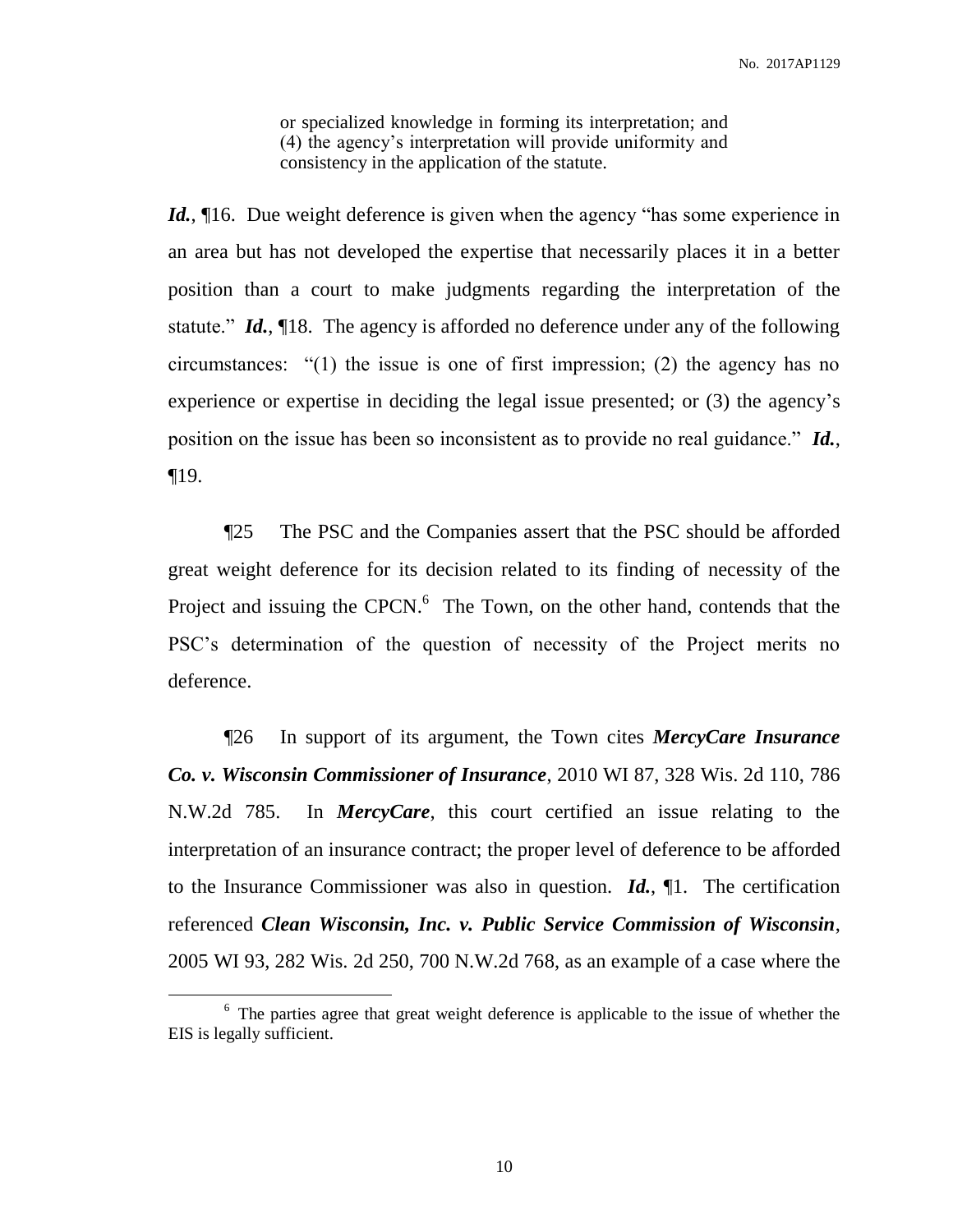court gave "little or no attention" to whether an agency has established "longstanding" statutory interpretation in its discussion relating to deference to the agency. *MercyCare Ins. Co. v. Wis. Comm'r of Ins.*, No. 2008AP2937, 2009 WL 2781964 (Wis. Ct. App. Sept. 3, 2009). Our supreme court did not reference *Clean Wisconsin* in its decision on *MercyCare*, and the Town suggests that this lack of reference implies that we should not rely on the holding in *Clean Wisconsin*. However, we cannot read such inferences into supreme court decisions, and *Clean Wisconsin* remains good law to which we are bound. *See Walberg v. St. Francis Home, Inc.*, 2004 WI App 120, ¶7 n.4, 274 Wis. 2d 414, 683 N.W.2d 518 ("we are bound by supreme court precedent").

¶27 Thus, we rely on *Clean Wisconsin* for our analysis. Specifically, our supreme court determined in *Clean Wisconsin* that the PSC should be afforded great weight deference in matters relating to the application of chapter 196 of the Wisconsin Statutes, which includes the guidelines for determining whether there is a reasonable need for a proposed project. *Clean Wis.*, 282 Wis. 2d 250, ¶136; *see also* WIS. STAT. § 196.491(3). The court in *Clean Wisconsin* held that (1) the legislature had "specifically charged the PSC with the interpretation of chapter 196" granting the PSC "jurisdiction to 'supervise and regulate every public utility in this state and to do all things necessary and convenient to its jurisdiction'"; (2) the PSC "is the only agency charged with administering § 196.491(3)(d), which has been in existence for 30 years" and that "there can be no doubt the decision to issue a CPCN for a specific plant at a specific location calls for the PSC to utilize its expertise and make a variety of factual findings"; and (3) the interpretation and application of the statute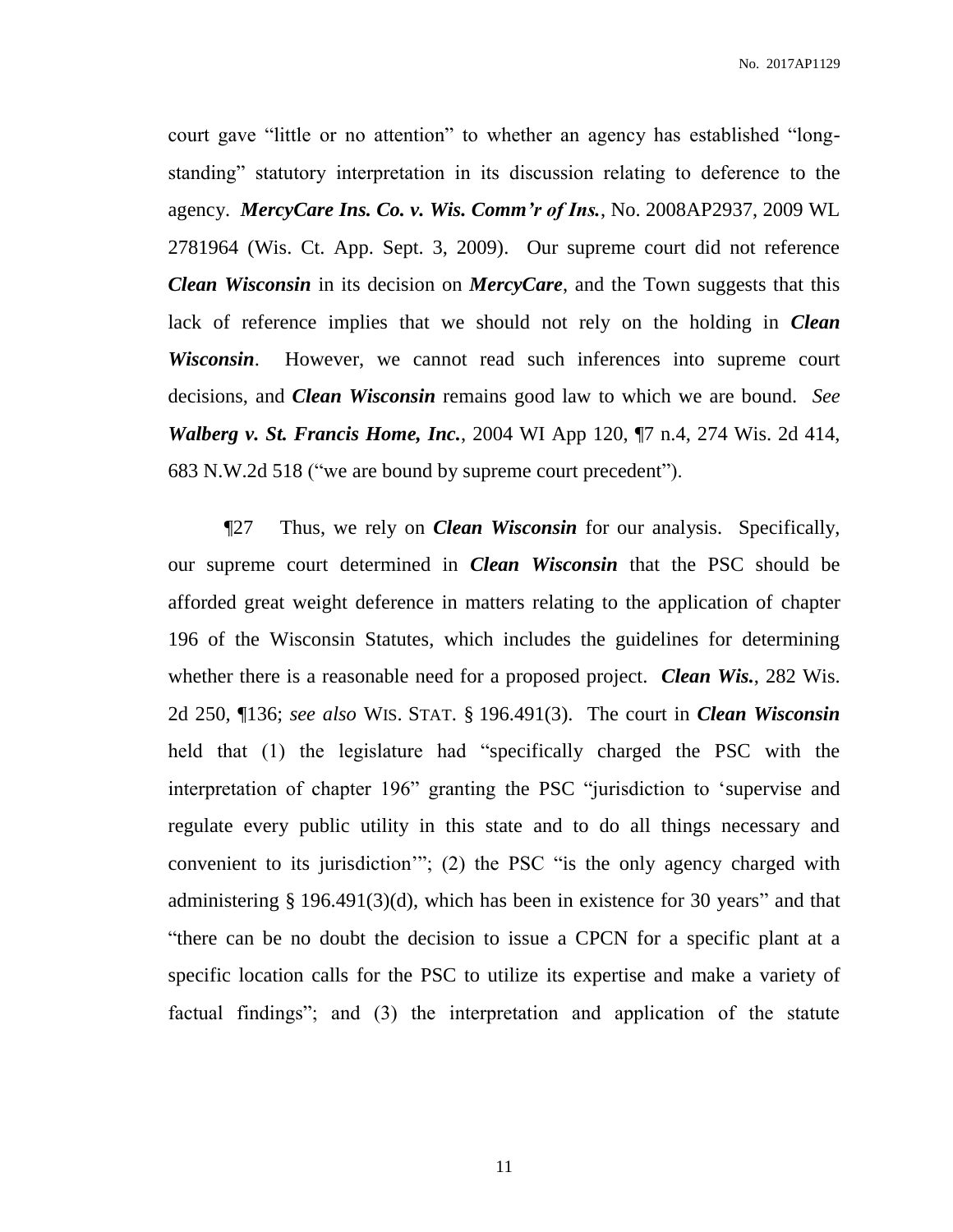"inherently calls for a variety of policy determinations" that the legislature has delegated to the PSC. *Clean Wis.*, 282 Wis. 2d 250, **[1]** 136-39 (citation omitted).<sup>7</sup>

¶28 Therefore, we conclude that the PSC's application of WIS. STAT. § 196.491(3) in rendering its decision in this matter should be afforded great weight deference. Accordingly, our analysis will "focus on whether the PSC's determination had a rational basis … and was consistent with the statutory language[.]" *Clean Wis.*, 282 Wis. 2d 250, ¶140.

#### **II. Finding of Reasonable Need for the Project**

¶29 With that deference in mind, we first address the Town's arguments that the Project is not "needed" according to the statutory guidelines.<sup>8</sup> As noted above, the criteria for the issuance of a CPCN is set forth at WIS. STAT. § 196.491(3). Specifically with regard to the need for a proposed project, the PSC must find that the project "satisfies the reasonable needs of the public for an

<sup>&</sup>lt;sup>7</sup> We note an inconsistency regarding the standard of review in the circuit court's decision. The court recognized the application of great weight deference to the PSC in *Clean Wisconsin* and discussed it at length; the court also referenced great weight as the appropriate level of deference in its supplemental order. However, in its initial decision the court stated that it had accorded due weight deference in this matter. It appears that finding may have been stated inadvertently.

<sup>&</sup>lt;sup>8</sup> The Companies argue that the Town has waived its right to assert this "need" argument on appeal because it did not raise the issue to the PSC. Generally, a party must raise an issue before the administrative agency in order to preserve it for judicial review. *Bunker v. LIRC*, 2002 WI App 216, ¶15, 257 Wis. 2d 255, 650 N.W.2d 864. However, this issue was raised by other intervening parties, so the record before the PSC was developed on this issue. Furthermore, because the Town has jurisdiction over lands affected by the Project, it has the right to petition for judicial review regardless of whether it even participated in the agency proceedings. *See* WIS. STAT. § 196.491(3)(j). We will therefore review this issue.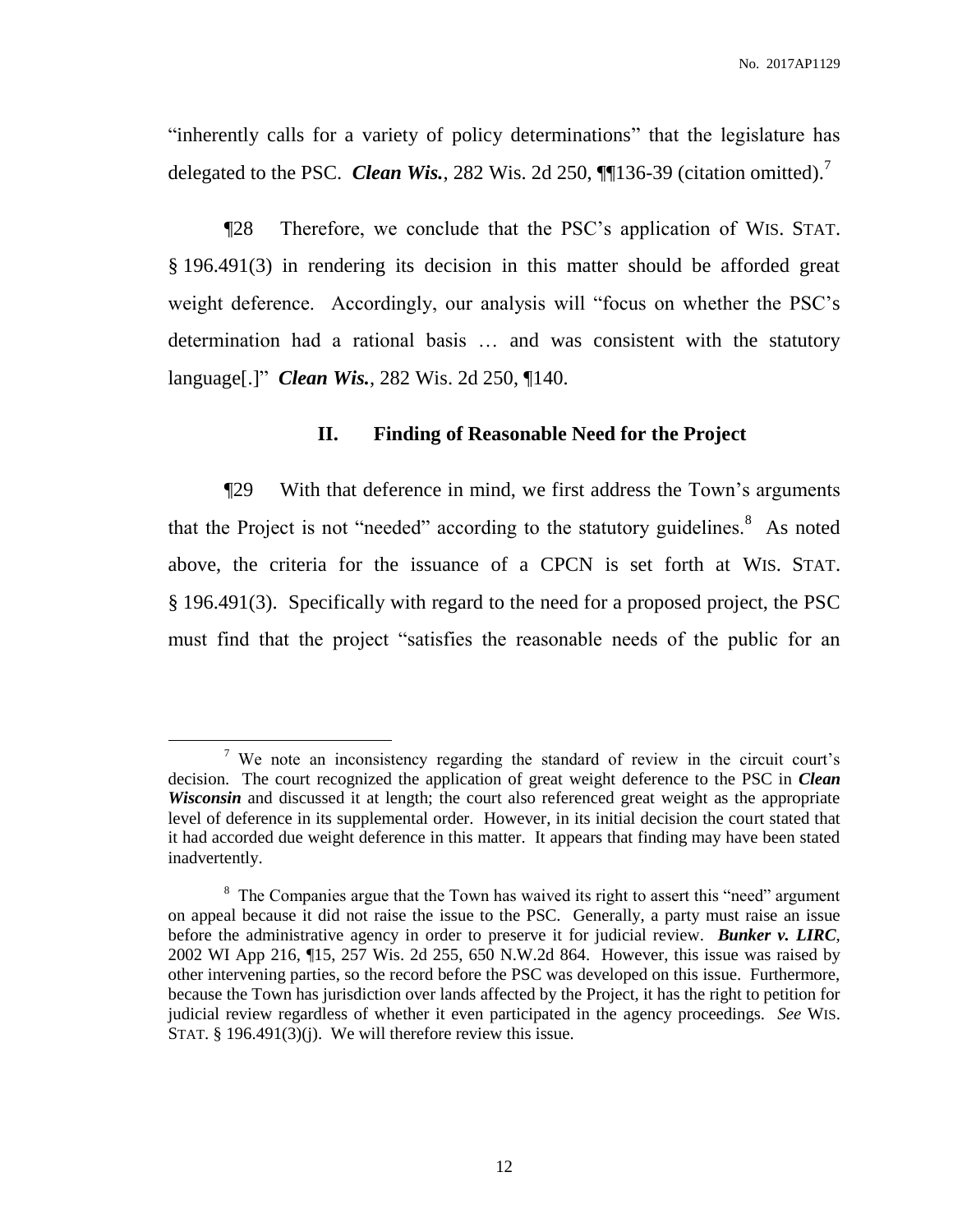adequate supply of electric energy" before a CPCN can be issued. Sec. 196.491(3)(d)2.

¶30 The Town argues that the PSC has already determined that there is an "adequate supply" of power in the area in which the Project is being constructed based on its previous approval of the CapX project. In its final decision for the CapX project, the PSC stated that the additional infrastructure of CapX was required in order for the power system in the La Crosse area to be adequately reliable.<sup>9</sup> The Town argues that based on the PSC's statement that CapX would provide an adequate supply of reliable power for the La Crosse area, it has no basis to find that this Project is needed.

¶31 However, the PSC's interpretation of the "reasonable needs of the public" is not limited to the existing infrastructure's ability to "keep the lights on," as argued by the Town. *See* WIS. STAT. § 196.491(3)(d)2. Rather, the PSC takes into account additional relevant factors in making its determination, such as increased reliability, economic benefits, and public policy considerations. In short, the PSC applies a broader definition of "reasonable needs," as opposed to the narrow interpretation advanced by the Town.

¶32 We find that the PSC's interpretation of "reasonable needs" comports with the intent of WIS. STAT.  $\S$  196.491(3)(d). "The aim of statutory

<sup>&</sup>lt;sup>9</sup> Although the PSC's decision relating to the CapX project, issued May 30, 2012, is not included in the record before us, all of the parties in this matter referenced it. We therefore take judicial notice of it pursuant to WIS. STAT. § 902.01. *See also Wisconsin Power & Light Co. v. City of Beloit*, 215 Wis. 439, 444, 254 N.W. 119 (1934) (noting that the court may take judicial notice of the files of the PSC). The CapX decision can be viewed in its entirety on the PSC's website: http://apps.psc.wi.gov/pages/viewdoc.htm?docid=165332.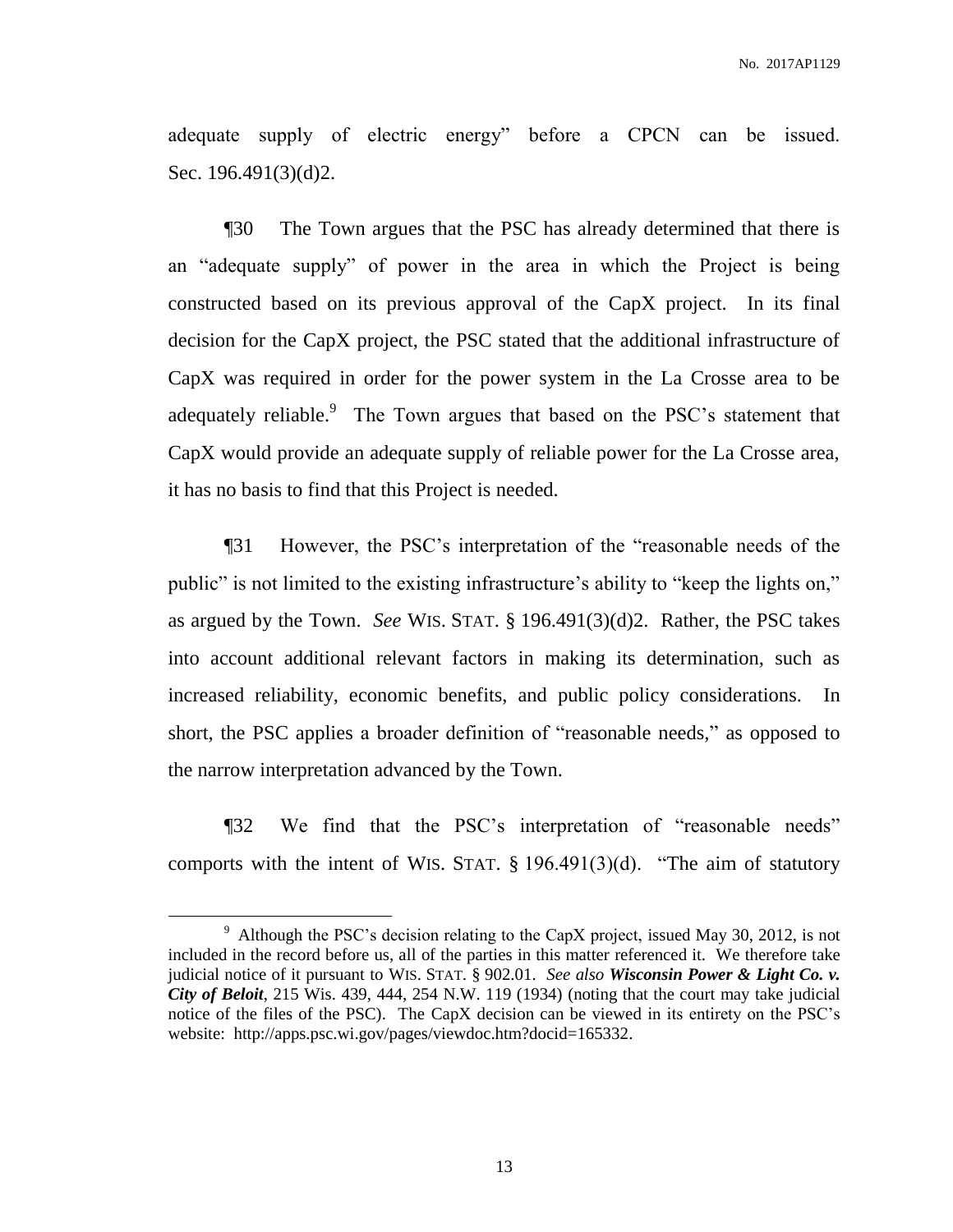No. 2017AP1129

construction is to determine the legislature's intent." *Fond Du Lac Cty. v. Town of Rosendale*, 149 Wis. 2d 326, 332, 440 N.W.2d 818 (Ct. App. 1989). Under the plain language of the statute, the legislature's intent was to set forth guidelines upon which the PSC is to base its decision on whether to issue a CPCN. The legislature then "charged [the PSC] with administering § 196.491(3)(d)," with great weight deference to be afforded its application of the relevant facts of a matter to the statute. *Clean Wis.*, 282 Wis. 2d 250, ¶¶136-37. Indeed, the PSC's interpretation of "reasonable needs" includes policy determinations which the legislature has deemed to be the primary responsibility of the PSC. *Id.*, ¶¶135-36.

¶33 In making its determination in this case, the PSC prepared the EIS, and then heard testimony and reviewed evidence submitted by the Companies and other intervening parties. Ultimately, the PSC found that the Project would (1) increase reliability over and above the "critical load limit[s]" that result in low voltage power to the area, something the La Crosse area has experienced regularly since 2003; (2) provide economic benefits to customers based on numerous costestimate models that review load growth, natural gas prices, and other variables; and (3) allow for the development of alternative power sources, an important element of the state's energy policy.

¶34 We conclude that this constitutes a rational basis for the PSC's determination of reasonable need and is consistent with the statutory language of WIS. STAT. § 196.491(3)(d)2. *See Clean Wis.*, 282 Wis. 2d 250, ¶140. Therefore, we uphold the PSC's determination that there was a need for the Project.

#### **III. Legal Sufficiency of the EIS**

¶35 The Town also argues that the EIS prepared by the PSC was legally insufficient. Generally, the Town asserts that the EIS did not develop alternatives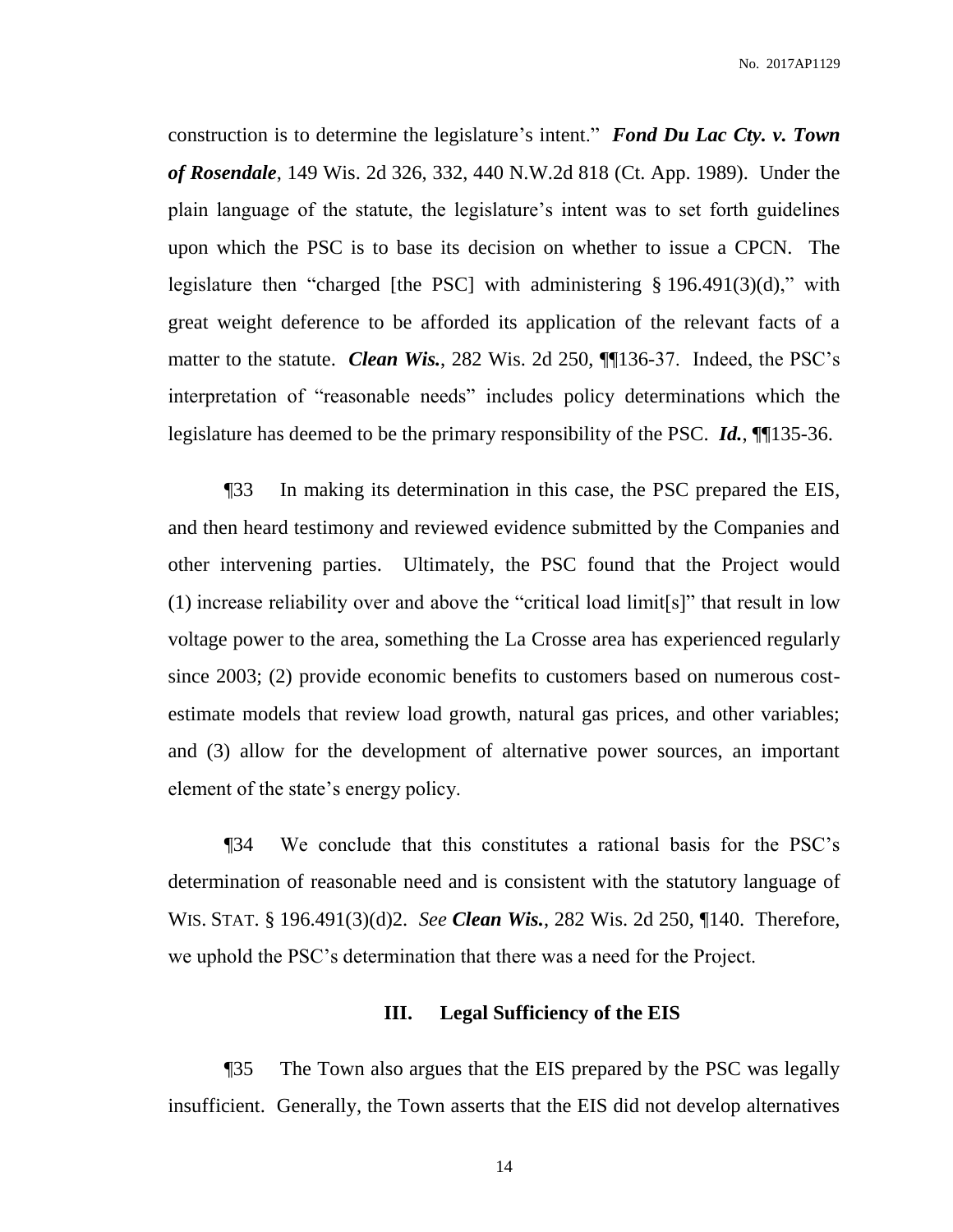to the Project as required by the PSC's own rules, and that it adopted the view of the Companies regarding potential environmental impacts rather than performing an independent analysis.

¶36 As we previously noted, the PSC was statutorily required to prepare the EIS in conjunction with its review of the Companies' application for the CPCN. *See* WIS. STAT. § 1.11(2)(c). The statute compels agencies to address certain specific issues in an EIS including: the environmental impact of a project; unavoidable adverse environmental effects; any possible alternative to the project; the "relationship between local short-term uses of the human environment and the maintenance and enhancement of long-term productivity"; resources that would have to be committed to the project that are "irreversible and irretrievable"; and the benefits that would result from the project, both short-term and long-term, including any "economic advantages and disadvantages." *Id.*

¶37 This court's review of an EIS is "narrow." *Clean Wis.*, 282 Wis. 2d 250, ¶190. We do not evaluate the adequacy of an EIS; rather, we evaluate "whether the PSC's determination that the EIS was adequate was reasonable." *Id.* Again, we afford great weight deference to the PSC's determination of the adequacy of an EIS. *Id.* The Town bears the burden of showing that the PSC's determination of adequacy was lacking a rational basis. *See id.*

¶38 In addition to those basic principles for reviewing a challenge to an EIS, the court in *Clean Wisconsin* further noted:

> [W]e are also mindful that no matter how exhaustive the discussion of environmental impacts in a particular EIS might be, a challenger can always point to a potentiality that was not addressed. While reasonable alternatives are to be considered, every potentiality need not be evaluated, as the duty of an agency to prepare an EIS does not require it to engage in remote and speculative analysis. We must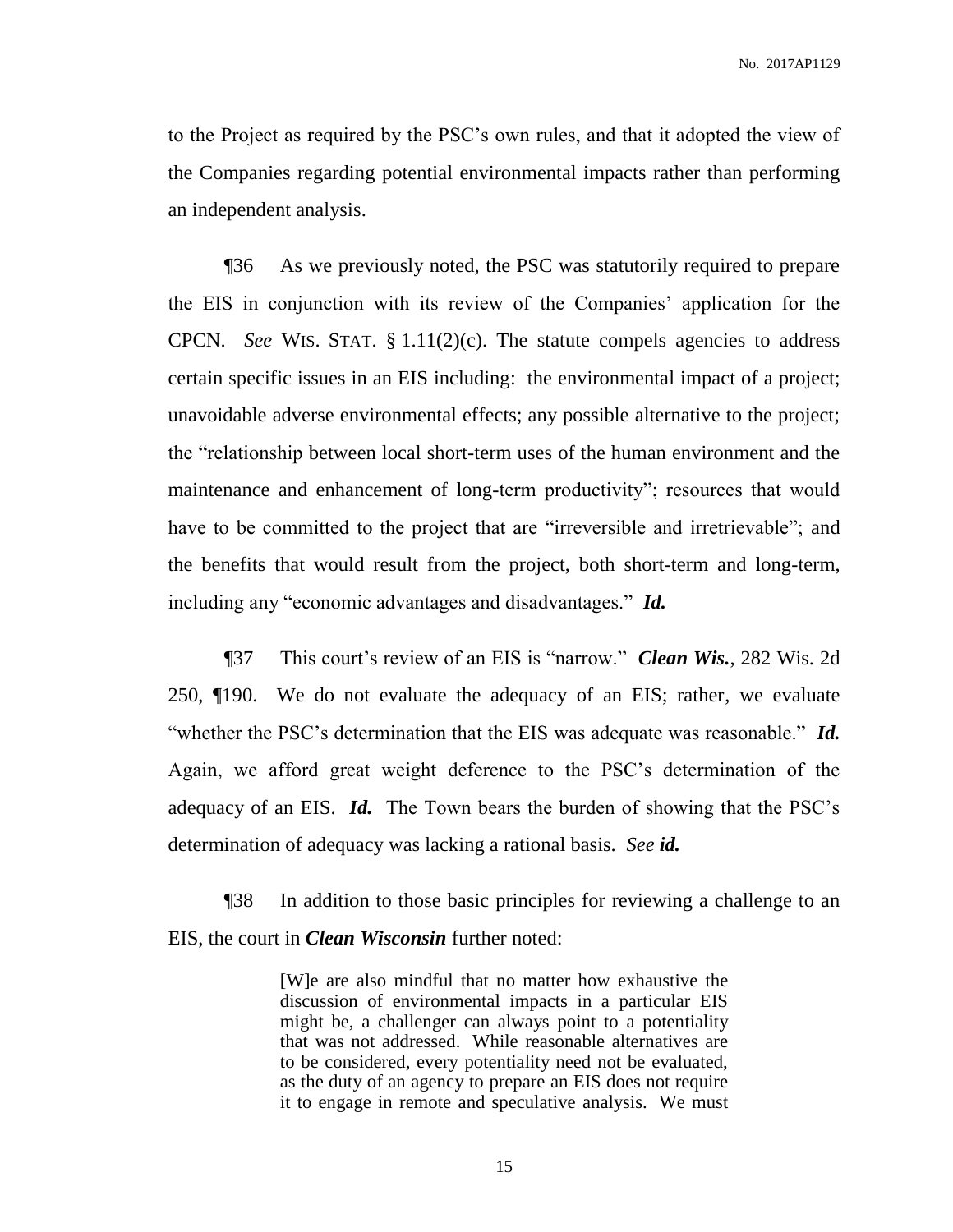assess an EIS in light of the "rule of reason," which requires an EIS to furnish only such information as appears to be reasonably necessary under the circumstances for evaluation of the project rather than to be so allencompassing in scope that the task of preparing it would become either fruitless or well nigh impossible.

Id., [191] (internal citations, some quotation marks and brackets omitted).

¶39 As we previously noted, the EIS prepared by the PSC was over six hundred pages long. It provides detailed analyses of all of the environmental factors enumerated in WIS. STAT.  $\S 1.11(2)(c)$ , including potential impacts of the Project on wetlands, woodlands and waterways; animal species that would be affected; agricultural impacts; and impacts on residences located in close proximity to the Project. The EIS also analyzed several alternatives to the Project and their projected cost estimates for comparison. In short, the PSC determined that the EIS met the required statutory requirements and was thus legally sufficient. *See id.*

¶40 In applying great weight deference to our review of the PSC's determination that the EIS was sufficient, as well as being mindful that not every possible environmental impact and possible alternative needs to be addressed, we conclude that the PSC's determination was reasonable. *See Clean Wis.*, 282 Wis. 2d 250, ¶¶136, 190-91. The EIS is a thorough, detailed report, for which the PSC clearly applied its technical knowledge and utilized its expertise in analyzing information that was relevant to the Project. *See id.*, ¶139. Additionally, to the extent that the Town asserts that the PSC merely adopted the Companies' positions instead of doing an independent analysis, the PSC addressed this argument in its decision, noting that the "[i]ntervenors opposing the [P]roject offered only conjecture and did not analyze what they believe would be viable alternatives to the [P]roject. This speculation and lack of analysis does not stand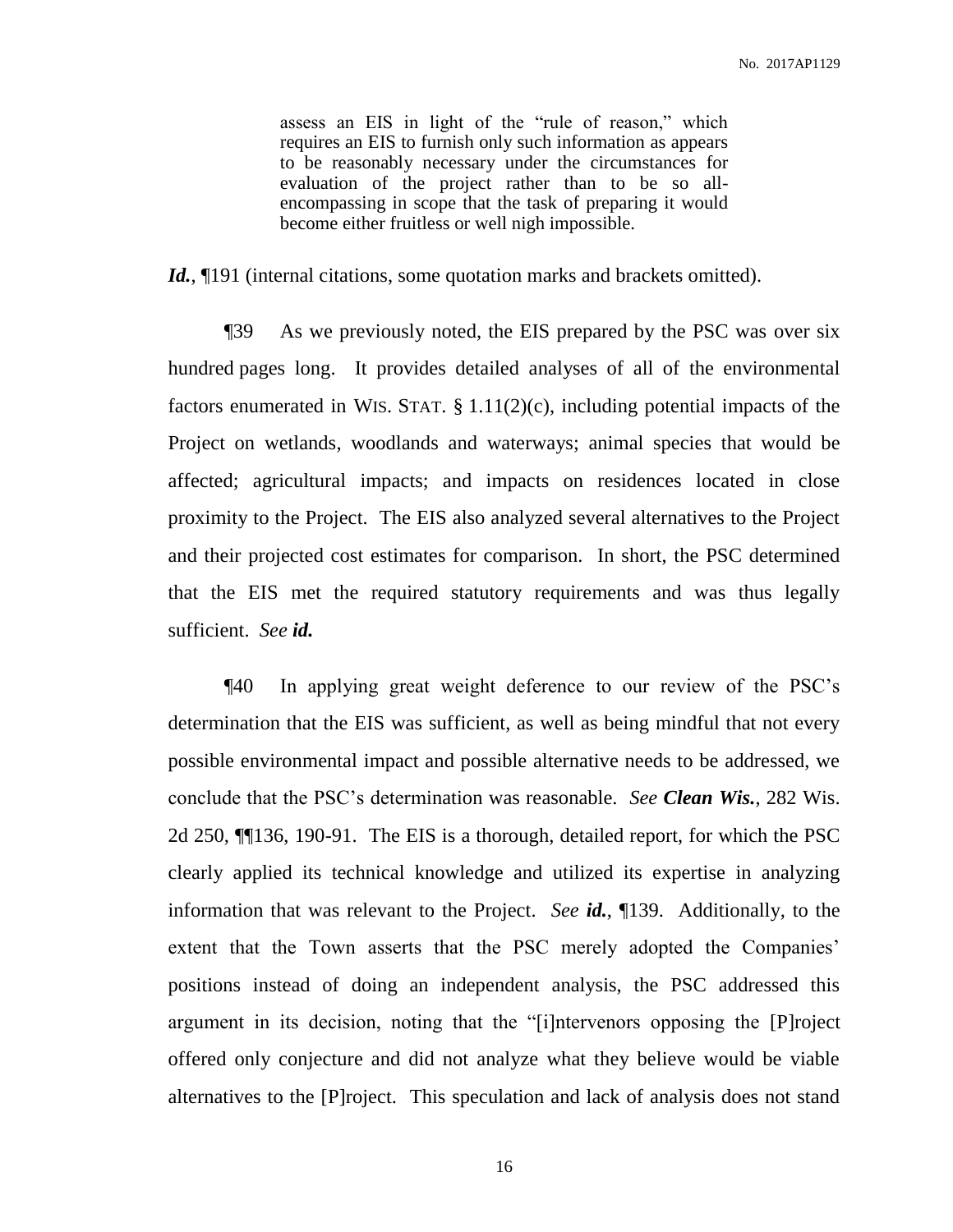up against the detailed and robust analysis performed by the [Companies]." We therefore affirm the PSC's determination that the EIS was legally sufficient.

#### **IV. Siting of the Project with the CapX Line**

¶41 As explained previously, the Town requested that an eight-mile portion of the Project be sited with the existing CapX transmission line. In support of its proposal, it cited WIS. STAT. § 1.12(6), which requires electric transmission facilities to be sited in existing utility corridors before establishing new corridors "to the greatest extent feasible[.]" *Id.* However, co-locating the lines would require that the existing CapX line be triple circuited, and the PSC in its final decision found that only one mile of the CapX line could be triplecircuited under standards set forth by NERC, as opposed to the entire eight-mile portion requested by the Town.

¶42 The circuit court in its review found that the PSC had not established a rational basis for this decision because it failed to demonstrate that triplecircuiting the entire eight-mile portion violated applicable NERC standards. As a result, the court remanded this issue to the PSC for further evaluation. The PSC and the Companies filed cross-appeals on this issue, asserting that the siting determination by the PSC was proper based on the applicable statutory guidelines, including NERC.

¶43 In its decision approving the one-mile triple-circuiting with CapX, the PSC noted that "the one-mile limitation is consistent with [NERC] reliability criteria and will avoid violations of NERC reliability planning criteria for contingencies involving multi-circuiting of transmission lines." The criteria are further explained in the EIS: any time transmission lines are co-located for more than one mile, the reliability of the lines must be demonstrated under a variety of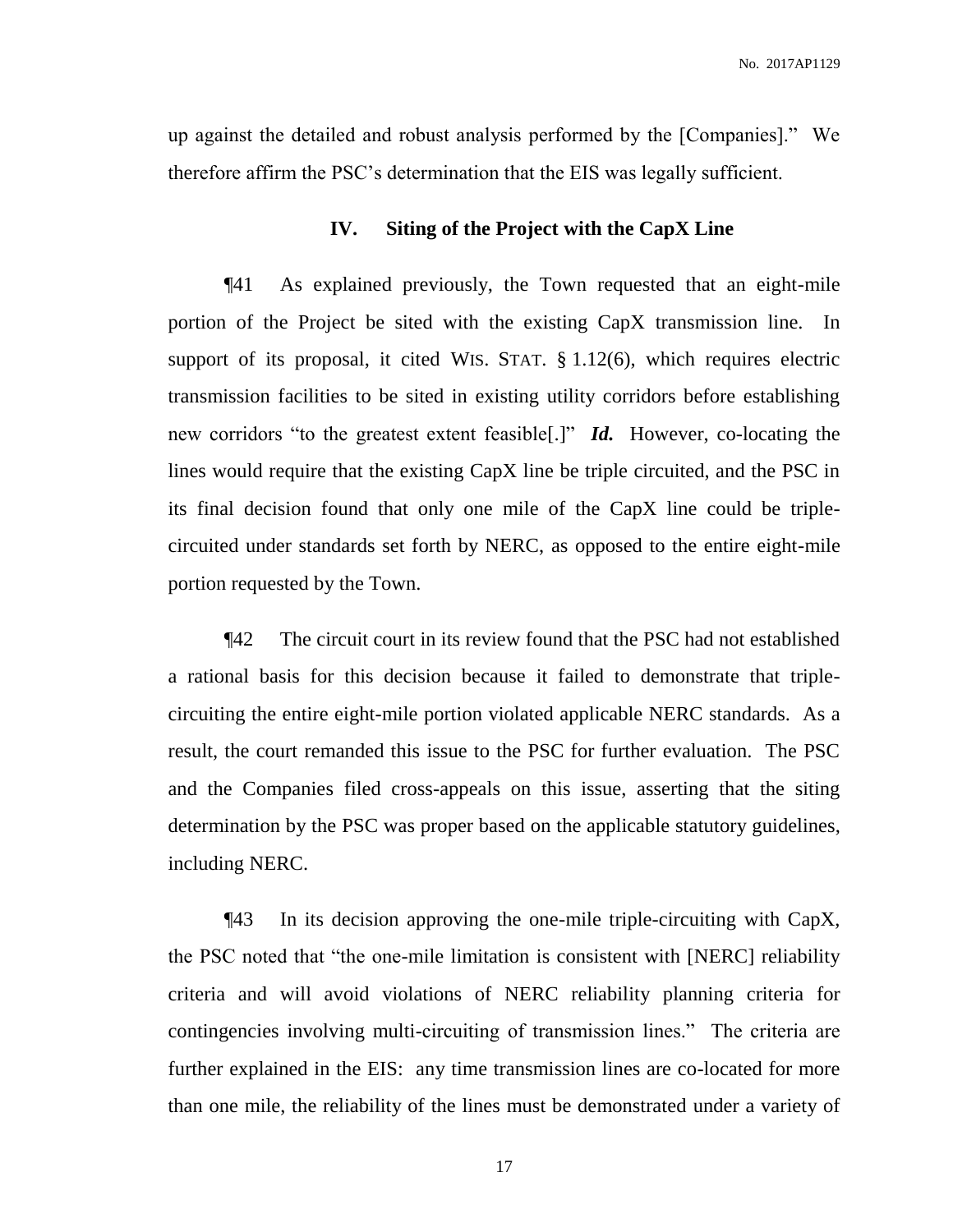conditions, such as planned maintenance or storm damage. To comply with that requirement, the Companies would be required to formulate a plan to interrupt service to customers and demonstrate that the co-located lines would maintain satisfactory reliability.

¶44 After analyzing possible ways to demonstrate reliability in a power outage pursuant to the NERC requirement, the Companies found that "the risks associated with loss of the triple-circuit line are unacceptable." In other words, the Companies concluded that because there is no satisfactory plan for interrupting service, the prudent decision was to limit the co-located lines to one mile, thereby circumventing the NERC requirement. The PSC agreed.

¶45 The circuit court interpreted this course of action as one of avoidance by the PSC and the Companies; the court stated that the PSC had not provided any evidence to support its contention that NERC would be violated by triple-circuiting the eight-mile portion, but rather had permitted the Companies to avoid the requirement of formulating a plan for power outages. In contrast, the PSC asserts that the reason it rejected the triple-circuiting proposal was that the study done by the Companies indicated that there was no way to formulate a plan that would ensure the reliability of a triple-circuited system being co-located for that large of an area.

¶46 We again refer to our supreme court's holding in *Clean Wisconsin*: that the PSC has been charged with administering WIS. STAT. § 196.491(3)(d) for over thirty years and, accordingly, that "there can be no doubt the decision to issue a CPCN for a specific plant *at a specific location* calls for the PSC to utilize its expertise" in making this determination. *Clean Wis.*, 282 Wis. 2d 250, 1137 (emphasis added). Here, the PSC reviewed the studies submitted by the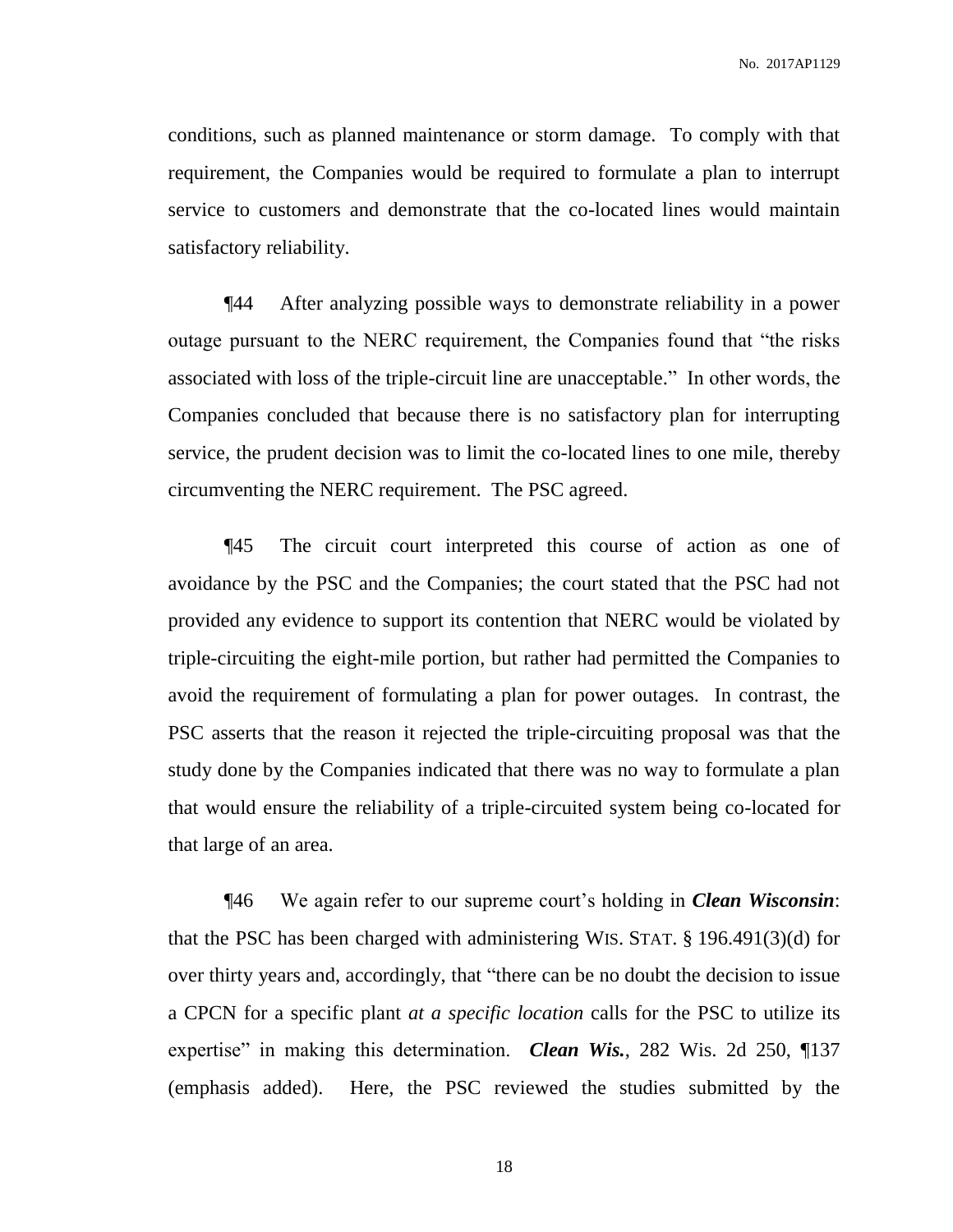Companies and, utilizing its expertise, determined that co-location of the Project with the CapX line should be limited to one mile. We conclude that this is a rational basis on which to base its determination, and that it is consistent with the language of WIS. STAT. § 1.12(6) requiring the siting of transmission lines in existing utility corridors only "to the greatest extent feasible[.]" *See also Clean Wis.*, 282 Wis. 2d 250, ¶140. We therefore reverse the circuit court's order that remanded this issue to the PSC for reevaluation.

¶47 Additionally, the circuit court issued, and then stayed, an injunction that precluded any work on the contested seven-mile portion until that issue was rectified by the PSC. Our holding renders that injunction moot because it no longer has "any practical effect" with the resolution of this issue. *See City of Racine v. J-T Enter. of Am., Inc.*, 64 Wis. 2d 691, 700, 221 N.W.2d 869 (1974) (citation omitted).

¶48 Furthermore, the injunction as issued by the circuit court was not valid, as it did not comply with statutory requirements. *See* WIS. STAT. § 196.43(1)-(2) (requiring notice to the PSC and other parties, as well as at least two sureties entered on behalf of the petitioner for which the sum is sufficient to cover any damages that may be sustained by the opposing parties). Therefore, we reverse and remand to the circuit court for an order vacating the injunction.

### **V. Review of the PSC's Order Denying the Petition for Rehearing**

¶49 The final issue we address is the Town's contention that the circuit court erred in its determination that the PSC's order denying the rehearing petition was not judicially reviewable. Whether the circuit court properly determined that it lacked jurisdiction over this issue is a question of law that we review *de novo*. *See Gomez v. LIRC*, 153 Wis. 2d 686, 689, 451 N.W.2d 475 (Ct. App. 1989).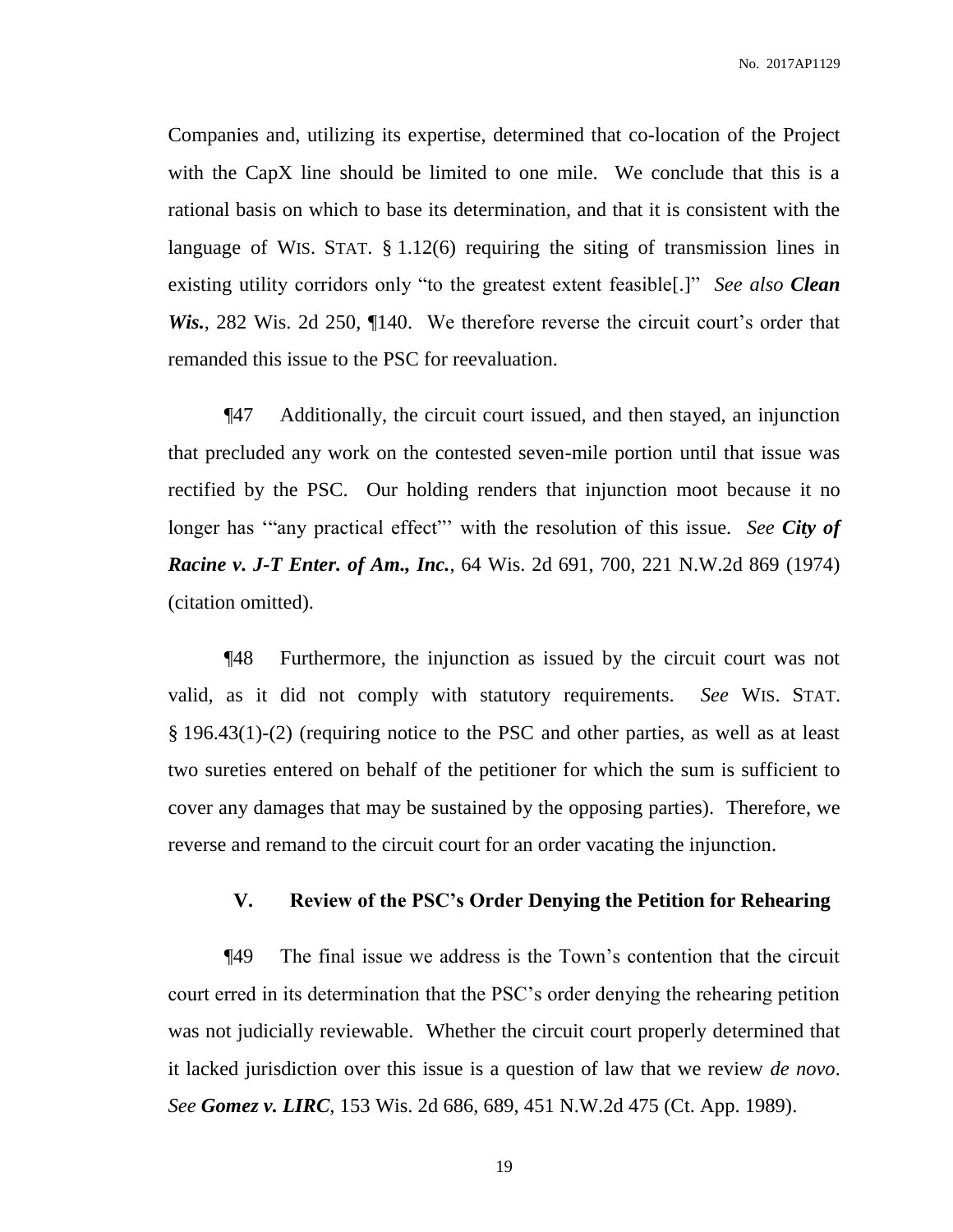¶50 In its petition for judicial review, the Town argues that the PSC erred in denying the petition for rehearing. The petition alleged that new evidence studies anticipating low or negative growth in the area impacted by the Project was available that had not been available prior to the PSC's decision. The circuit court found that it did not have jurisdiction to review the PSC's order denying the rehearing petition because it was a discretionary decision on the part of the PSC. The circuit court opined that the statutory guidelines set forth in WIS. STAT. § 227.52 allow only for "administrative decisions" to be reviewed, which the courts have defined as a decision that is "supported by a record and be based upon findings of fact and conclusions of law." *Wisconsin's Envtl. Decade, Inc. v. PSC*, 93 Wis. 2d 650, 658, 287 N.W.2d 737 (1980). Relying on *Village of Prentice*, the circuit court found that the PSC's denial of the rehearing petition—which was an order, not a decision—was not judicially reviewable, because the order was not based on any factual and legal findings or on the record.

¶51 In contrast, the Town cites this court's decision in *Schwartz v. Wisconsin Department of Revenue*, 2002 WI App 255, 258 Wis. 2d 112, 653 N.W.2d 150, where we reviewed the Wisconsin Tax Appeals Commission's denial of a petitioner's request for a rehearing. *Id.*, ¶37. The Town argues that our review of the rehearing denial in *Schwartz* is the same type of review that it is seeking here.

¶52 In *Schwartz*, this court distinguished that case from the *Village of Prentice* by noting that there is a statute that "permits judicial review of both decisions and *orders*" made by the Tax Appeals Commission. *Schwartz*, 258 Wis. 2d 112, ¶40 n.7. That distinguishing factor exists in the statutes relevant to this case as well: WIS. STAT. § 196.41 permits judicial review of *orders* and determinations by public utilities under chapter 227 of the Wisconsin Statutes.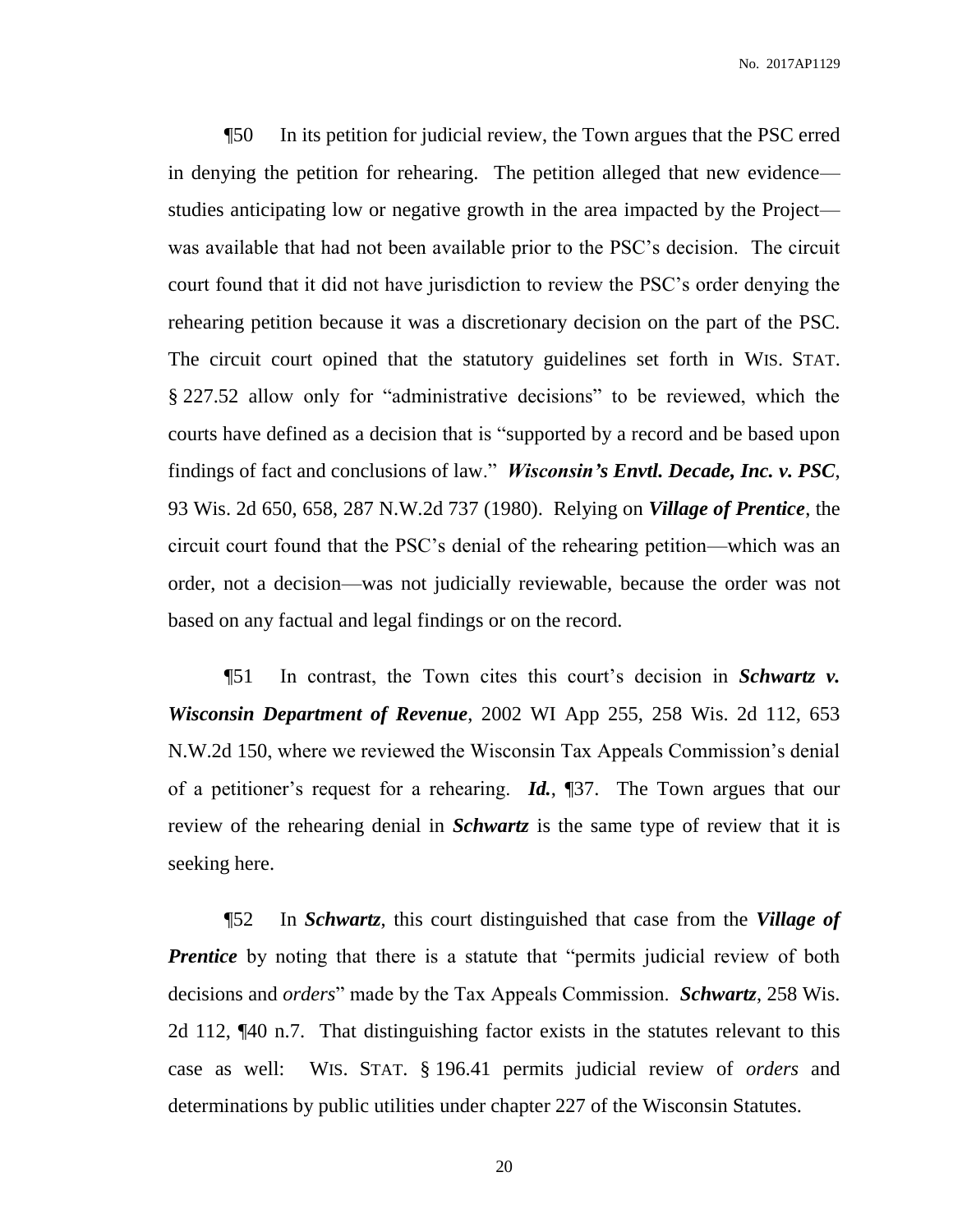¶53 Furthermore, the analysis set forth in the PSC's order regarding the rehearing petition is analogous to that of its decision in this matter. Specifically, in explaining its reasons for the denial, the PSC states that the petitioners "have failed to show that their new evidence is sufficiently strong to reverse or modify" the PSC's decision. That statement implies that the PSC accepted the alleged new evidence submitted with the rehearing petition, reviewed it in conjunction with the record that it had established in making its final decision, and formed a conclusion that it did not impact the decision. This process meets the definition of an administrative decision. *See Wisconsin's Envtl. Decade*, 93 Wis. 2d at 658.

¶54 Moreover, the PSC's own form contemplates judicial review of a denial for rehearing. In the notice of rights form attached to its final decision, the PSC states that "[i]f this … is *an order denying rehearing*, a person aggrieved who wishes to appeal *must seek judicial review* rather than rehearing" because "[a] second petition for rehearing is not permitted." (Emphasis added.) Therefore, we find that the PSC's order denying the petition for rehearing is subject to judicial review.

¶55 This holding reverses the finding of the circuit court. However, as our scope of review for the PSC's order is the same as that of the circuit court, we reviewed the issue here rather than remanding it to the circuit court. *See Hill*, 184 Wis. 2d at 109.

¶56 Under WIS. STAT. § 227.49(3), a rehearing will be granted only upon a showing that the agency decision contained a material error of law or fact, or upon the discovery of new evidence "sufficiently strong to reverse or modify the order, and which could not have been previously discovered by due diligence." Id. We apply the same standard of review to this decision, applying the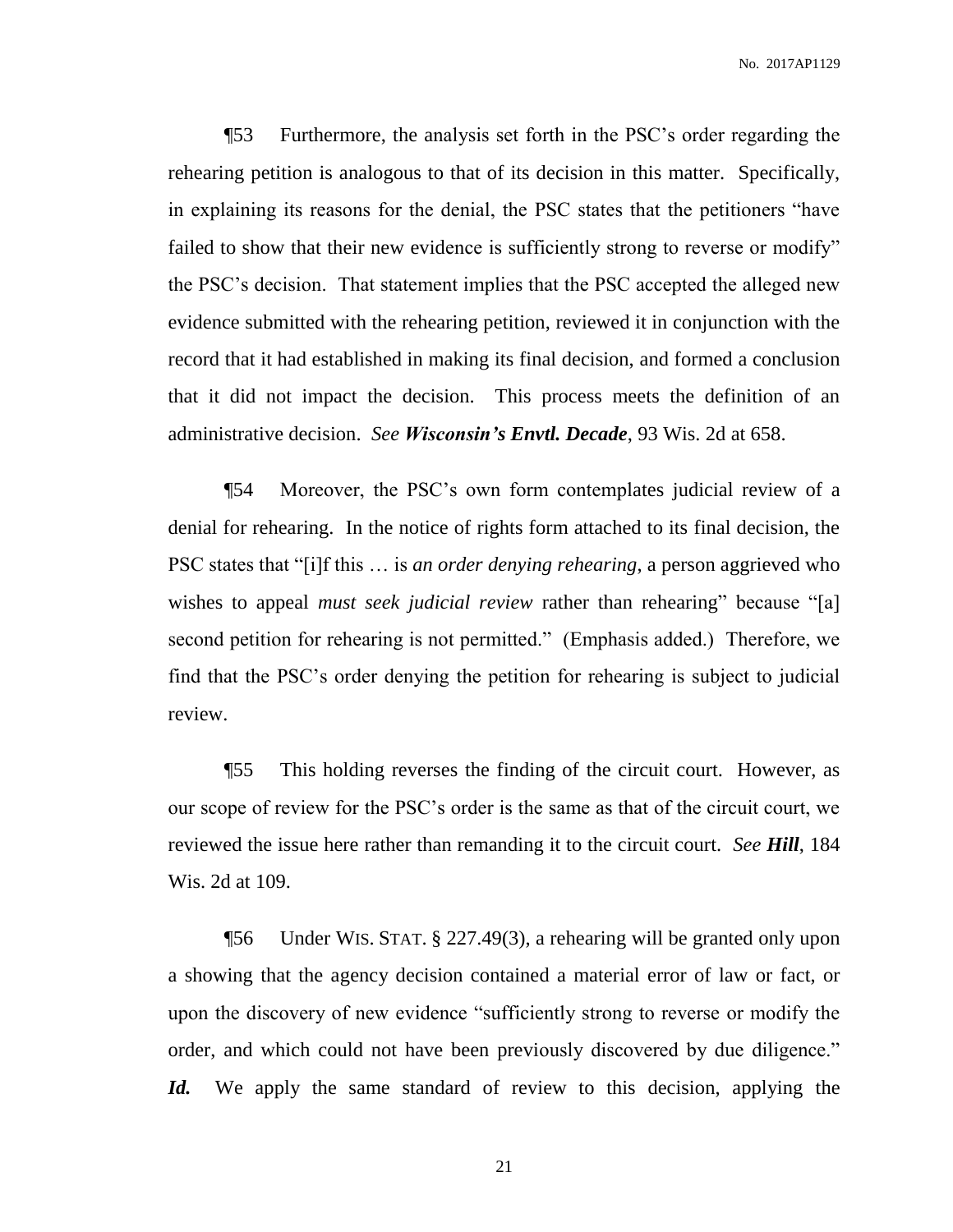"substantial evidence" standard to the PSC's findings of fact, *see Milwaukee Symphony Orchestra, Inc.*, 324 Wis. 2d 68, ¶31, and great weight deference to its conclusions of law, *see Clean Wisconsin*, 282 Wis. 2d 250, ¶136.

¶57 The petition for rehearing submitted new studies regarding flat or negative growth trends and decreases in electricity use both in Wisconsin and nationally that had not been available when the PSC was making its decision in this matter. The PSC analyzed the data and found that it did not negate its previous findings with regard to evidence specific to the La Crosse area relating to recent growth and projections for continued growth. It therefore deemed the new evidence not sufficiently strong to reverse or modify its decision, and denied the petition for rehearing. *See* WIS. STAT. § 227.49(3).

¶58 We conclude that the PSC, again utilizing its expertise in reviewing the new evidence, provided a rational basis for this order that is consistent with the language of WIS. STAT. § 227.49(3). *See Clean Wis.*, 282 Wis. 2d 250, ¶¶137, 140. We therefore affirm its denial of the petition for rehearing.

¶59 In sum, we agree with the PSC's decision regarding its determination of reasonable need for the Project and the legal sufficiency of the EIS, and therefore affirm the decision of the circuit court on those issues. However, we also agree with the PSC's determination that overlapping this Project with the CapX line must be limited to one mile, thus reversing the circuit court's remand of that issue to the PSC. As a result, we remand this matter to the circuit court with instructions to enter an order affirming the PSC and vacating the injunction it granted relating to construction in the seven-mile area involved in that issue.